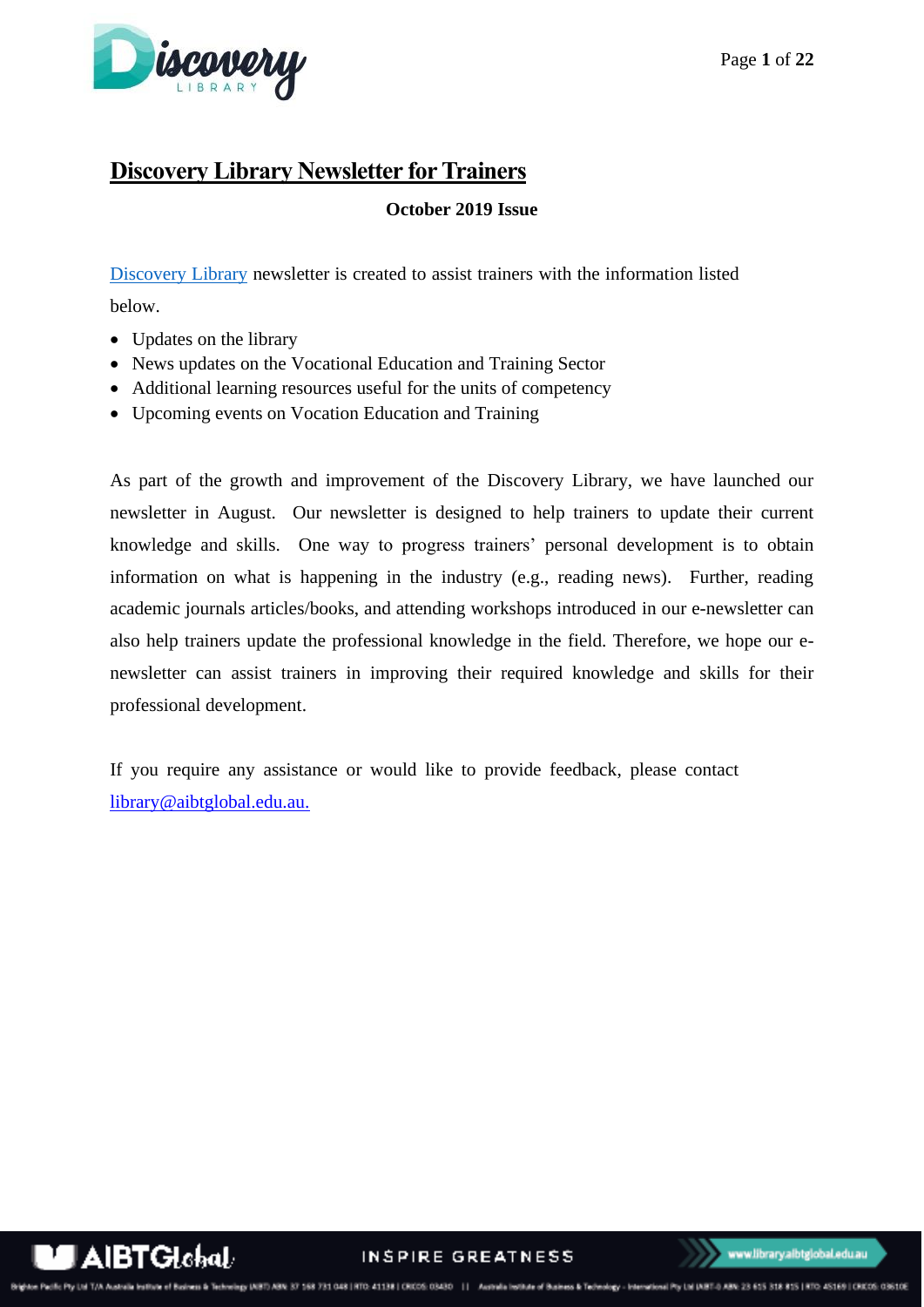

# **Table of Content**

| Referencing Webpage is now available 3                                                                                                                                                         |
|------------------------------------------------------------------------------------------------------------------------------------------------------------------------------------------------|
| Live Stream Training has commenced  3                                                                                                                                                          |
| <b>Vocational Education and Training News4</b><br>ASQA new General Direction for third party<br>arrangements for training and/or assessment of                                                 |
|                                                                                                                                                                                                |
| 2018 International student survey results  5                                                                                                                                                   |
| Minister announces VET sector reforms  6                                                                                                                                                       |
| Five things RTOs should know about copyright                                                                                                                                                   |
| <b>Upcoming Vocational Education Events and</b><br>Powerful steps to working smarter for your<br>Shaping workforce skills for the future  8<br>Coaching skills - Creating self-driven learners |
|                                                                                                                                                                                                |
| Learning Materials Related to Units of<br>UOC Code: BSBSUS501 Develop workplace<br>policy and procedures for sustainability  9                                                                 |
| UOC Code: BSBAUD503 Lead a quality audit<br>and BSBAUD501 Initiate a quality audit  9                                                                                                          |
| UOC Code: BSBAUD501 Initiate a quality                                                                                                                                                         |
| UOC Code: BSBINN601 Lead and manage                                                                                                                                                            |

| UOC Code: ICTPMG501 Manage ICT projects                                                                                     |
|-----------------------------------------------------------------------------------------------------------------------------|
| UOC Code: BSBMKG501 Identify and<br>evaluate marketing opportunities  12                                                    |
| UOC Code: BSBMGT605 Provide leadership                                                                                      |
| UOC Code: BSBMGT605 Provide leadership                                                                                      |
| UOC Code: BSBSUS501 Develop workplace<br>policy and procedures for sustainability 13                                        |
| UOC Code: BSBINN601 Lead and manage                                                                                         |
| UOC Code: BSBMGT605 Provide leadership<br>across the organisation and BSBINN601 Lead<br>and manage organisational change 13 |
| UOC Code: BSBLDR403- Lead team                                                                                              |
| UOC Code: CHCCOM005- Communicate and<br>work in health or community services  14                                            |
| UOC Code: BSBDIV501 - Manage diversity in                                                                                   |
| UOC Code: SITXHRM003 - Lead and manage                                                                                      |
| UOC Code: SITXCCS008 - Develop and<br>manage quality customer service practices  15                                         |
| <b>Industry Professional body and Upcoming</b><br><b>Industry Events and Activities  16</b>                                 |

**AIBTGlobal** 

INSPIRE GREATNESS Brighton Pacific Pty Ltd T/A Australia Institute of Business & Technology DIBTD ABN 37 168 731 048 | RTC: 41138 | CRCCS: 03430 | | | Australia Institute of Business & Technology - International Pty Ltd DIBTED ABN: 23 615 3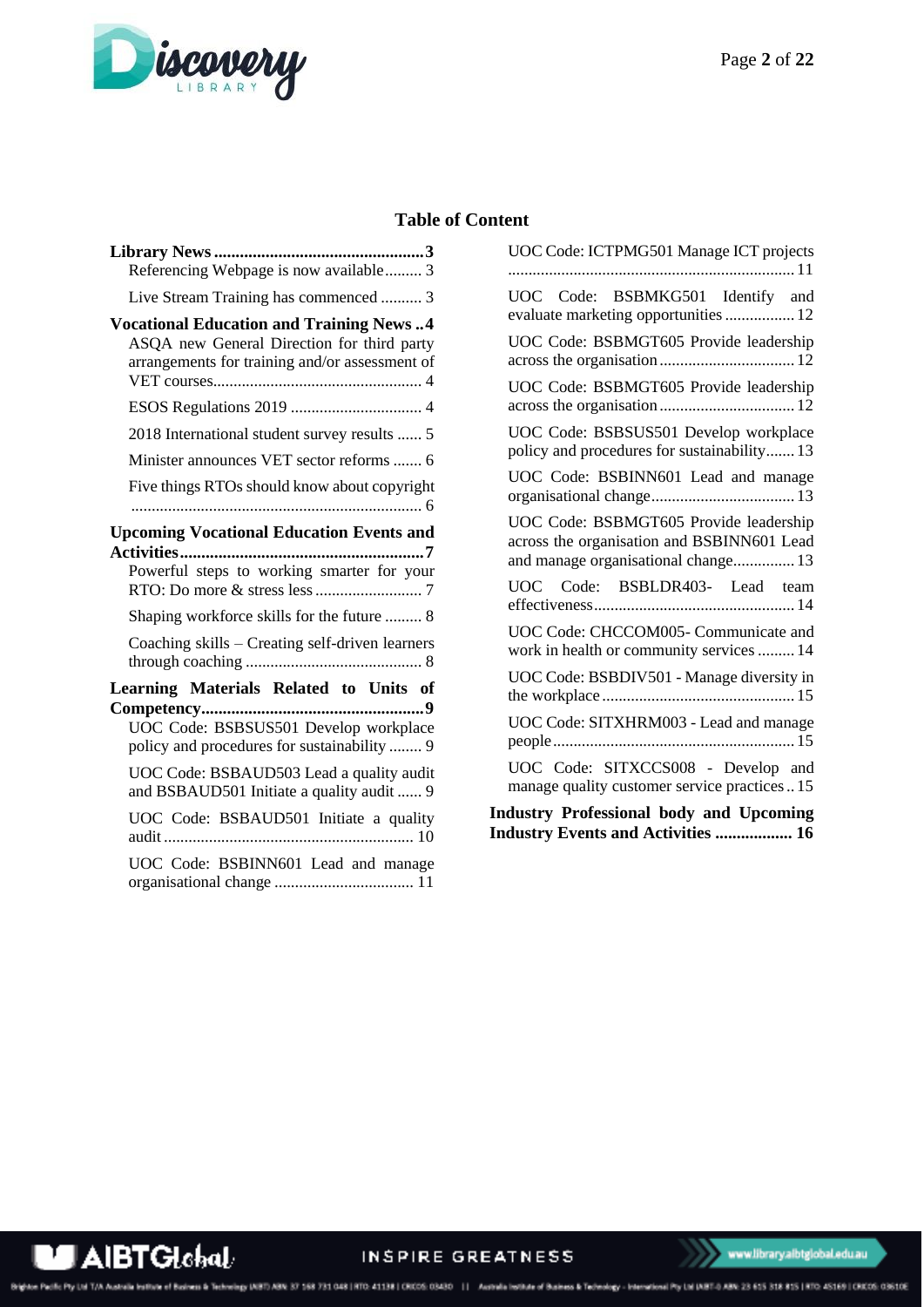

# <span id="page-2-0"></span>**Library News**

#### <span id="page-2-1"></span>**Referencing Webpage is now available**

We are excited to announce that referencing webpages are available online for AIBT students and staff. You can access the webpages from the library homepage. These referencing webpages are basic guidelines for the American Psychological Association (APA) citing and referencing style at AIBT. More information on referencing and citations will be provided throughout the year. The library team also plans to add more topics to the webpages in the near future (e.g., academic writing). While the referencing webpages are now available but they are at the development stage. If you wish to provide feedback on the webpages, please email us at [library@aibtglobal.edu.au.](mailto:library@aibtglobal.edu.au)



#### <span id="page-2-2"></span>**Live Stream Training has commenced**

Our two-weeks library training programs will commence from November 2019. The library team is planning to offer the training programs on a regular basis (a new training topic every two weeks).The objective of the training sessions is to increase library users' knowledge of the library services (i.e. Online Library Search for books and eBooks). The library team believes that the attendees will find the training sessions to be informative and beneficial. If you would like to provide suggestions on the training sessions or wish to suggest the topics of future training programs, please feel free to contact us at **library@aibtglobal.edu.au.** 

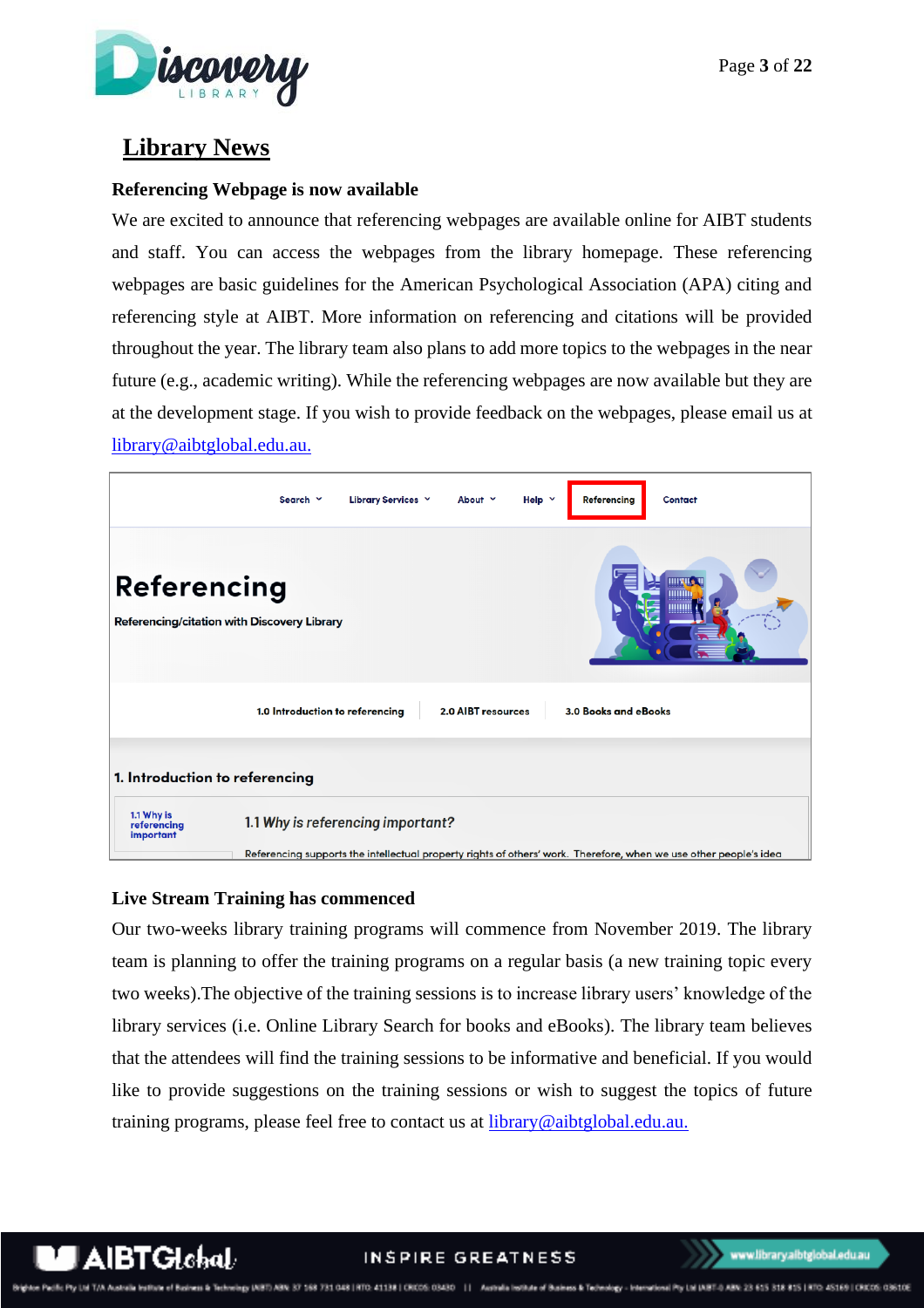

# <span id="page-3-0"></span>**Vocational Education and Training News**

This section provides news and articles relating to the Vocational Education and Training (VET) sector. It focuses on recent information which trainers and assessors of AIBT should be aware of. We provide the link to the articles here, so please read the articles if you are interested. We hope you will find the articles informative and beneficial.

# **ASQA new General Direction for third party arrangements for training and/or assessment of VET courses.**

**Author:** ASQA **Data:** 9 August 2019

The National Vocational Education and Training Regulator Act 2011 (The NVR Act) restricts non-RTOs to deliver VET training and/or assessment. This means that the thirdparty arrangements for training and/or assessment of VET courses will be limited with non-RTOs. Followings are the examples of conducts which non-RTOs are restricted.

- Advertise or offer all or part of a VET course
- Provide training and/or assessment for all or part of a VET course
- Issue a qualification or statement of attainment for a VET course

This general direction will come into effect on 1 January 2020. More details, please visit the following link for more details.

**Reference:** Australian Skills Quality Authority. (2019). ASQA new General Direction for third party arrangements for training and/or assessment of VET courses. Retrieved October 31, 2019 from [https://www.asqa.gov.au/sites/default/files/general\\_direction\\_third\\_party\\_arrangements\\_for\\_training\\_and](https://www.asqa.gov.au/sites/default/files/general_direction_third_party_arrangements_for_training_and-or_assessment_of_vet_courses.pdf?v=1569372878)[or\\_assessment\\_of\\_vet\\_courses.pdf?v=1569372878](https://www.asqa.gov.au/sites/default/files/general_direction_third_party_arrangements_for_training_and-or_assessment_of_vet_courses.pdf?v=1569372878)

#### **ESOS Regulations 2019**

**Author:** Department of Education, Australian Government **Data:** 2 October 2019

The Education Service for Overseas Student (ESOS) Regulations 2019 replace the current 2001 regulations on 1 October 2019. While there are major amendments, a number of minor additions, deletions and changes were made. Please visit the following link for more details.

**Reference**: Department of Education. (2019). ESOS regulations 2019. Retrieved October 31, 2019, from [https://docs.education.gov.au/system/files/doc/other/esos\\_regulations\\_2019\\_overview\\_0.pdf](https://docs.education.gov.au/system/files/doc/other/esos_regulations_2019_overview_0.pdf)



INSPIRE GREATNESS

www.library.aibtglobaLedu.au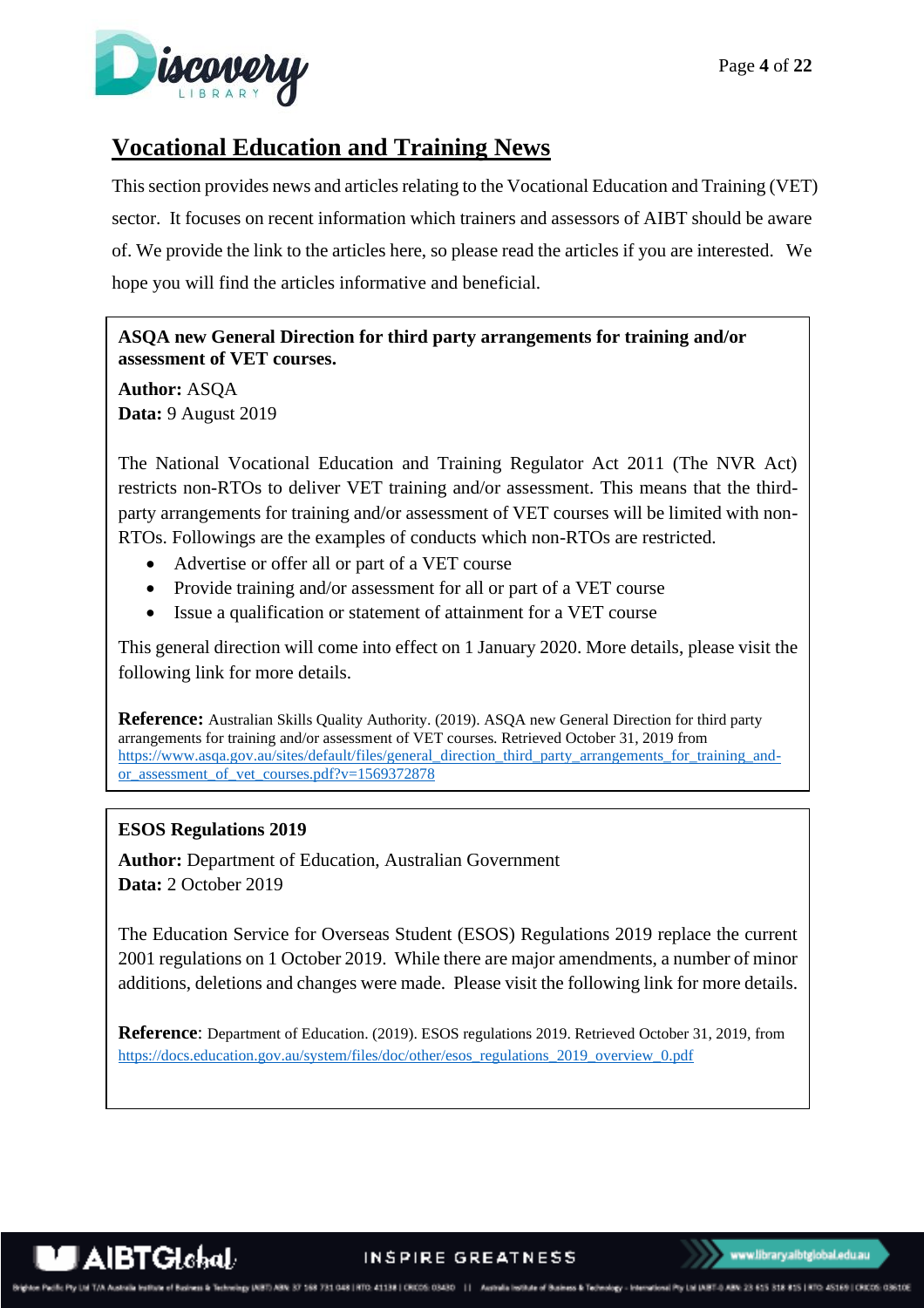

#### <span id="page-4-0"></span>**2018 International student survey results**

#### **Author:** Department of Education, Australian Government

Over 80,000 international students from Higher Education, Vocational Education and Training (VET), English language institutions and international students in secondary school participated in the 2018 survey. The survey found 87 per cent of international VET students were satisfied overall in Australian education.



**Reference:** Department of Education. (n.d.). 2018 International Student Survey. Retrieved October 31, 2019, from<https://internationaleducation.gov.au/research/pages/data-and-research.aspx>



#### INSPIRE GREATNESS

es à Techningy (NBT) ABN 37 168 731 048 | RTO: 41138 | CROSS 03430 | | | Australia Institute of Business & Technology - International Pty Ltd (ABT-0 ABN: 25 615 318 815 | RTO: 45169 | CROSS 03610E on Pacific Pty Ltd T/A A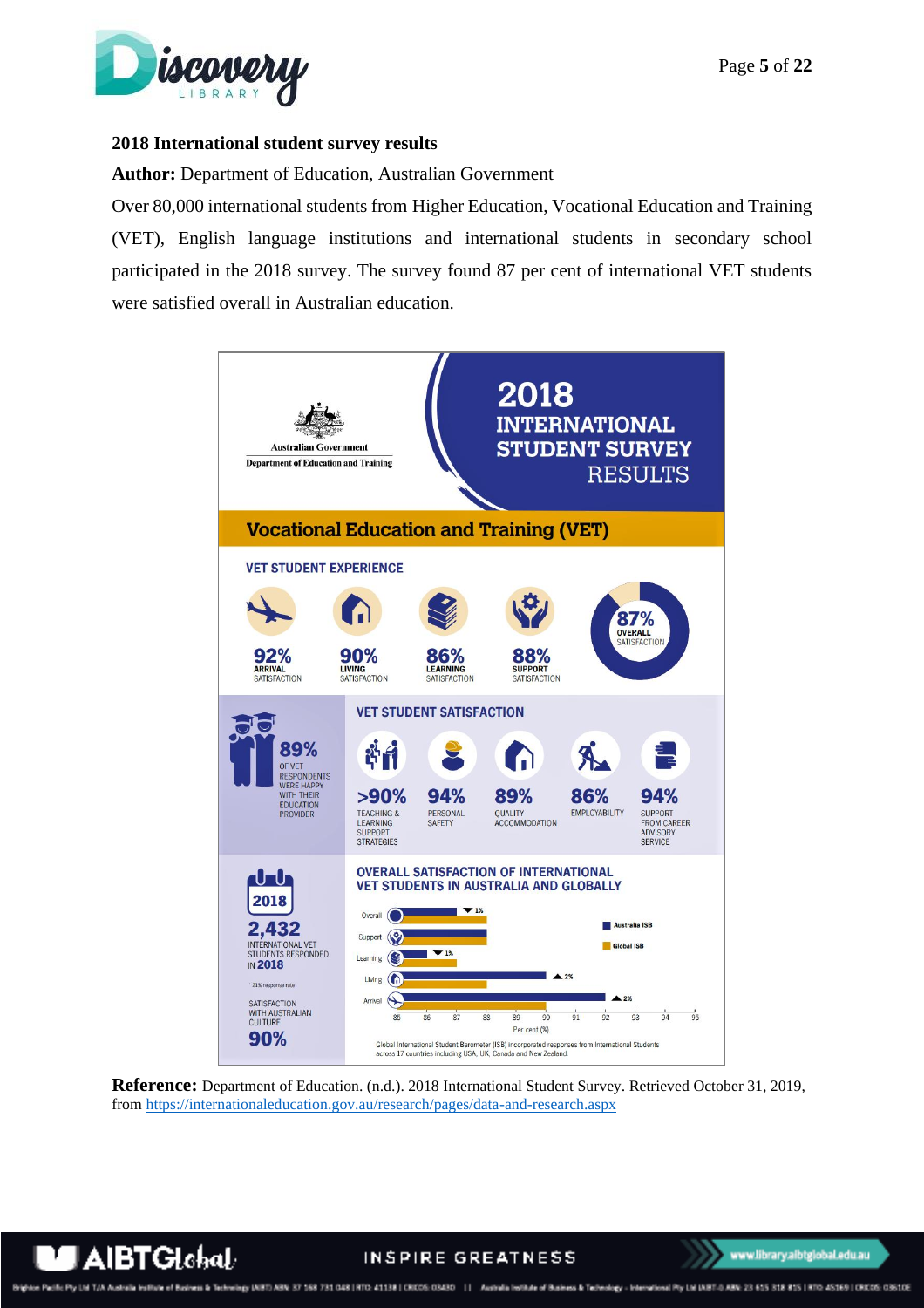

#### **Minister announces VET sector reforms**

**Author:** ASQA **Data:** 4 October 2019

The Australian Government has announced significant reforms to the VET sector. The changes include a new VET Stakeholder Committee and plans to expand ASQA's role to provide more education to the VET sector. The new committee aims to strengthen collaboration of Commonwealth, state and territory governments, industry and training providers. The reforms to ASQA support a more educative approach to regulation to help providers improve quality. Please visit the following link below for more details.

**Reference:** Australian Skills Quality Authority. (2019). Minister announces VET sector reforms. Retrieved October 31, 2019, from [https://www.asqa.gov.au/news-publications/news/minister-announces-vet-sector](https://www.asqa.gov.au/news-publications/news/minister-announces-vet-sector-reforms)[reforms](https://www.asqa.gov.au/news-publications/news/minister-announces-vet-sector-reforms)

**Five things RTOs should know about copyright**

**Author:** ASQA **Data:** 26 June 2019

[know-about-copyright](https://www.asqa.gov.au/news-publications/news/five-things-rtos-should-know-about-copyright)

To deliver high quality vocational training and education, RTOs need to access and use information quickly and efficiently from a variety of sources such as textbooks, websites, newspapers and journals. However, there is often uncertainty around what information an RTO can legally use. Here are five things RTOs need to keep in mind when copying and sharing copyright content for educational purposes. Please visit the following link below for more details.

**Reference:** Australian Skills Quality Authority. (2019). Five things RTOs should know about copyright. Retrieved October 31, 2019 fro[m https://www.asqa.gov.au/news-publications/news/five-things-rtos-should-](https://www.asqa.gov.au/news-publications/news/five-things-rtos-should-know-about-copyright)

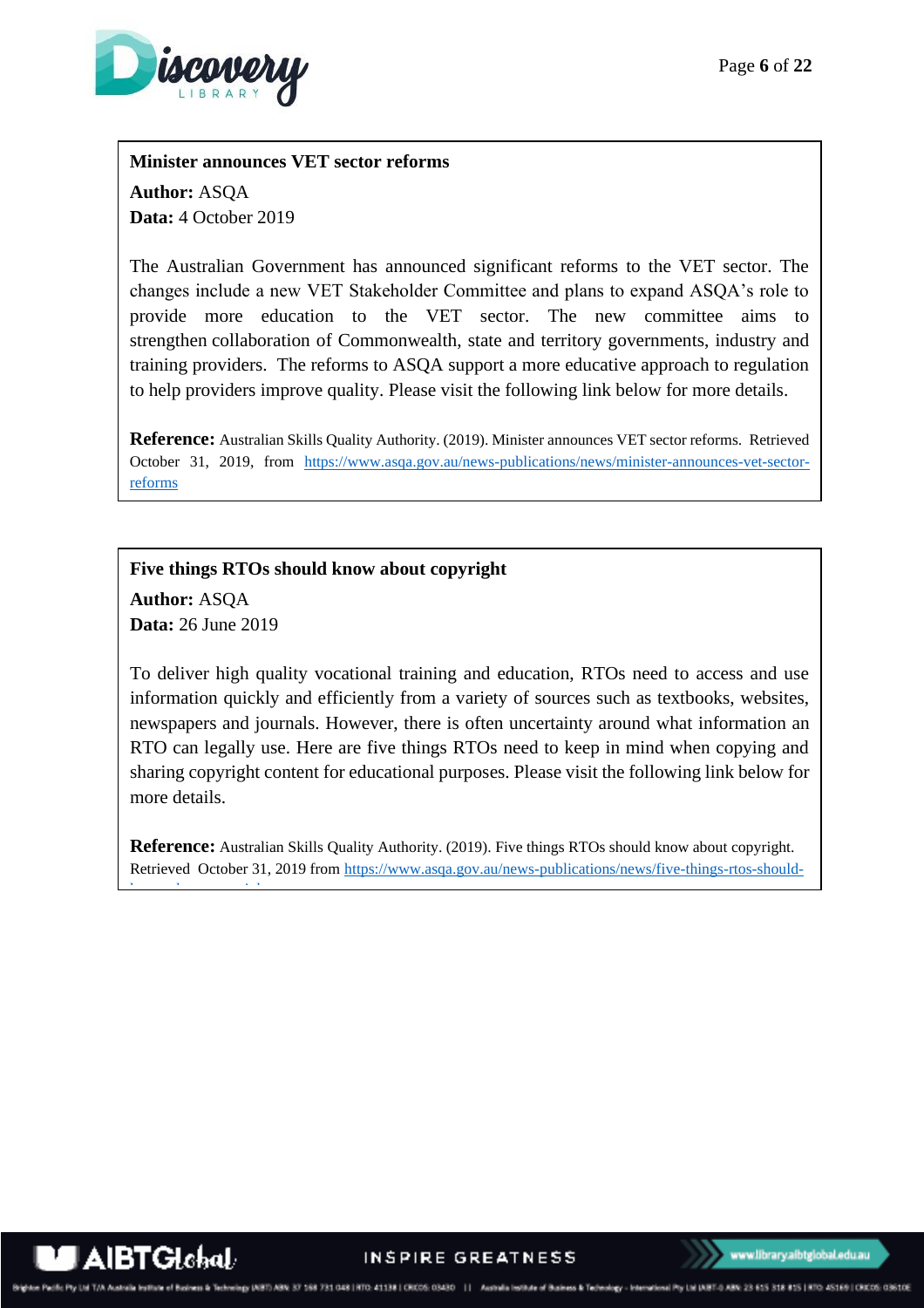

# <span id="page-6-0"></span>**Upcoming Vocational Education Events and Activities**

This section provides events and activities within the Vocational Education industry. We hope our selections of events and activities are informative, interesting and beneficial for you.

#### **Powerful steps to working smarter for your RTO: Do more & stress less**

**Host**: Rob Bright **Location:** Online **Date**: 7 November 2019 **Time:** 11:00am - 12:00pm (AEST: QLD) **Cost**: Free Who should attend:

- 
- 
- Curriculum Developers/L&D Managers
- CEO/Owners Trainer and Assessors
- RTO/Compliance Manager Heads of Faculty, department, or area Managers
	- Administrators

This webinar focuses on practical concepts and transferring the understanding on how they apply in real context! The presenter, Rob will highlight some simple but powerful concepts to help you justify improvement efforts, identify the best opportunities, and drive real business outcomes. Information and registration details can be found at <https://www.velgtraining.com/events/1059>



chrology INBT) ABN: 37 568 731 048 | RTO: 41138 | CRCOS 03430 | | | Australia Institute of Business & Technology - International Pty Ltd INBT-0 ABN: 23 615 318 815 | RTO: 45169 | CRCOS 03610E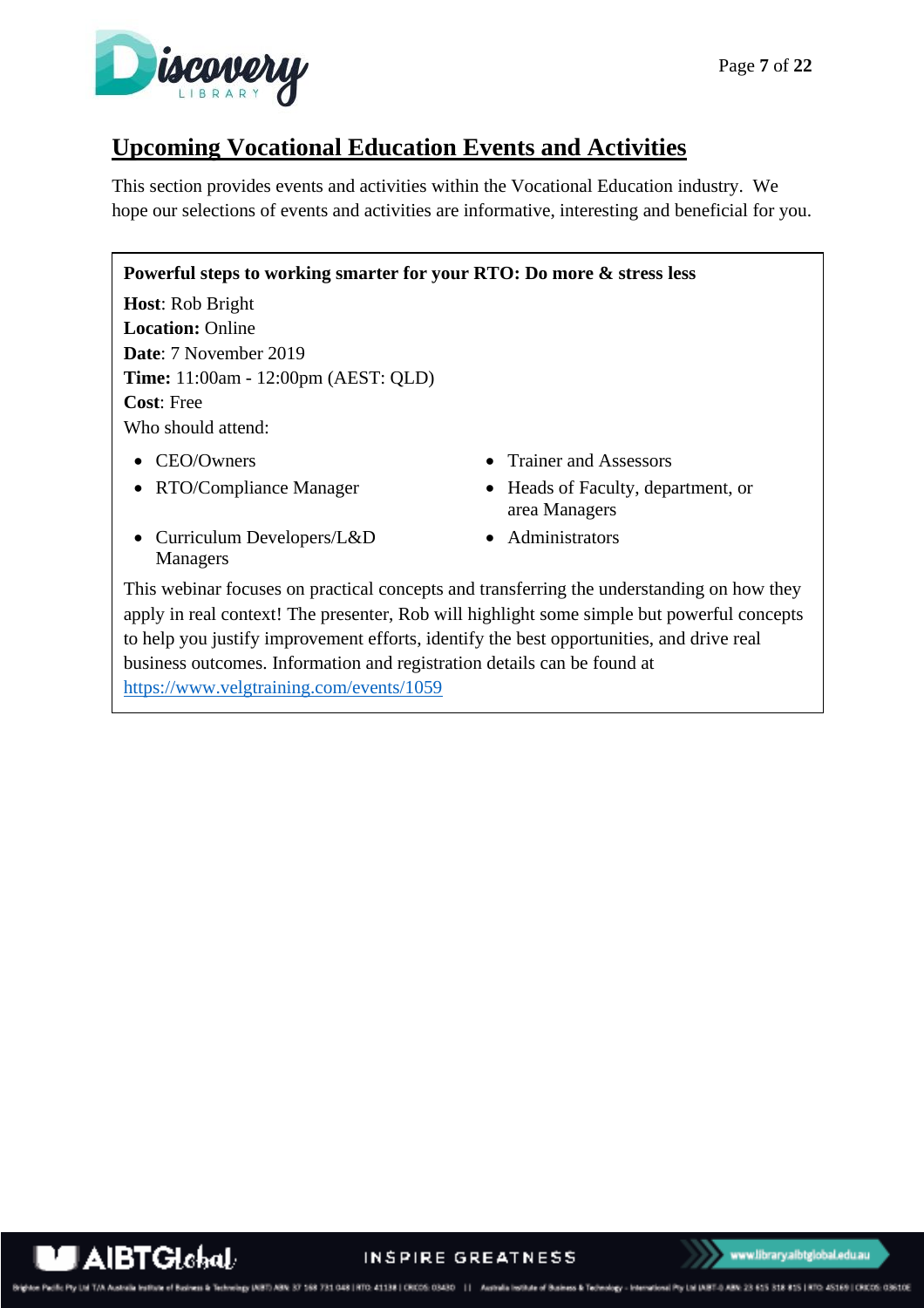

# **Shaping workforce skills for the future**

**Host**: Garry Gow **Location:** Online **Date**: 12 November 2019 **Time:** 11:00am - 12:00pm (AEST: QLD) **Cost**: Free Who should attend:

- 
- 
- CEO/Owners Trainer and Assessors
- RTO/Compliance Manager Heads of Faculty, department, or area Managers
- Curriculum Developers/L&D Managers
- Administrators

This webinar will investigate the future skills needs for industry, and how TAFE and Training Organisations can prepare students and future generations to thrive in shifting landscapes. Information and registration details can be found at <https://www.velgtraining.com/events/1057>

#### **Coaching skills – Creating self-driven learners through coaching**

**Host**: RTO Advice Group Pty. Ltd. **Location:** Online **Date**: 13 November 2019 **Time:** 18:00am - 19:00pm (AEST: QLD) **Cost**: \$85.00 including GST The attendees will learn:

- Levels of learner readiness
- They key catalysts that make students reluctant to learn.
- How to instil a growth mindset in your learners.
- How to set students up for long term success.

The attendees will receive:

- A certificate of attendance
- A copy of all handouts
- A copy of the presentation slides

The information and registration details can be found at

<https://www.rtoadvice.com.au/product/coaching-skills-creating-self-driven-learners/>

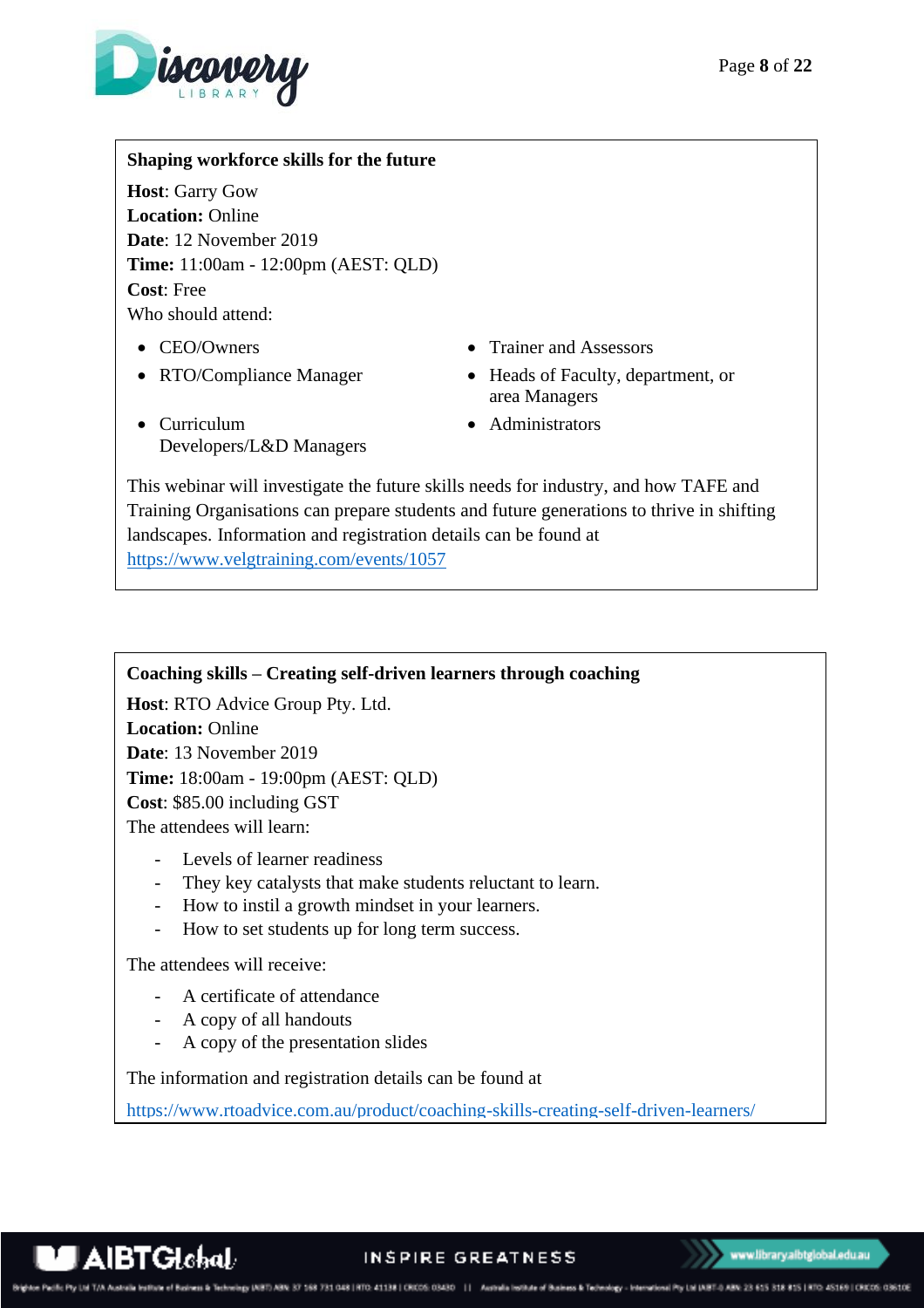

**ACEAVIATION** 

# <span id="page-8-0"></span>**Learning Materials Related to Units of Competency**

This section provides information regarding learning materials which possibly relate to Units of Competency (UOC). Trainers may consider reviewing these learning materials in order to improve their knowledge and skills.

# **Ace Aviation Aerospace Academy**

<span id="page-8-1"></span>**Qualification:** Diploma of Aviation (Aviation Management) **UOC Code: BSBSUS501 Develop workplace policy and procedures for sustainability**

**Learning materials:** *Workplace policies and procedures.*

This document is published by Industrial Relations, NSW Government. It introduces

# <span id="page-8-2"></span>**UOC Code: BSBAUD503 Lead a quality audit and BSBAUD501 Initiate a quality audit**

**Learning materials:** *Great ways to motivate your staff: Shaping an audit team that adds value and inspires business improvement.*

This report is published by the Global Internal Audit Common Body of Knowledge (CBOK). The publisher is the world's largest ongoing study of internal audit profession.

the steps of developing and implementing workplace policies and may relate to all four elements of UOC.

**Reference:** NSW Government Industrial Relation. (2013). Workplace policies and procedures. Retrieved October 31, 2019, from [https://www.industrialrelations.nsw.gov.au/site](https://www.industrialrelations.nsw.gov.au/sites/default/files/2019-01/workplace_policies_and_procedures.pdf) [s/default/files/2019-](https://www.industrialrelations.nsw.gov.au/sites/default/files/2019-01/workplace_policies_and_procedures.pdf) [01/workplace\\_policies\\_and\\_procedures.pdf](https://www.industrialrelations.nsw.gov.au/sites/default/files/2019-01/workplace_policies_and_procedures.pdf)

The report provides insights on how chief audit executives and other audit leaders deal with internal auditors. This document may particularly relate to the performance criteria of 3.1, 5.1, 5.2, and 5.3 of UOC by explaining how to motivate internal auditors and how to evaluate their practices for improvement.

**Reference:** Turner. B. (2016). Great ways to motivate your staff: Shaping an audit team that adds value and inspires business improvement*.* Retrieved October 31, 2019, from [https://www.iia.nl/SiteFiles/Downloads/IIARF](https://www.iia.nl/SiteFiles/Downloads/IIARF%20CBOK%20Great%20Ways%20to%20Motivate%20Your%20Staff%20%20March%202016.pdf) [%20CBOK%20Great%20Ways%20to%20Mot](https://www.iia.nl/SiteFiles/Downloads/IIARF%20CBOK%20Great%20Ways%20to%20Motivate%20Your%20Staff%20%20March%202016.pdf) [ivate%20Your%20Staff%20%20March%2020](https://www.iia.nl/SiteFiles/Downloads/IIARF%20CBOK%20Great%20Ways%20to%20Motivate%20Your%20Staff%20%20March%202016.pdf) [16.pdf](https://www.iia.nl/SiteFiles/Downloads/IIARF%20CBOK%20Great%20Ways%20to%20Motivate%20Your%20Staff%20%20March%202016.pdf)

 **---------------------------------------------------------------------------------------------------------**

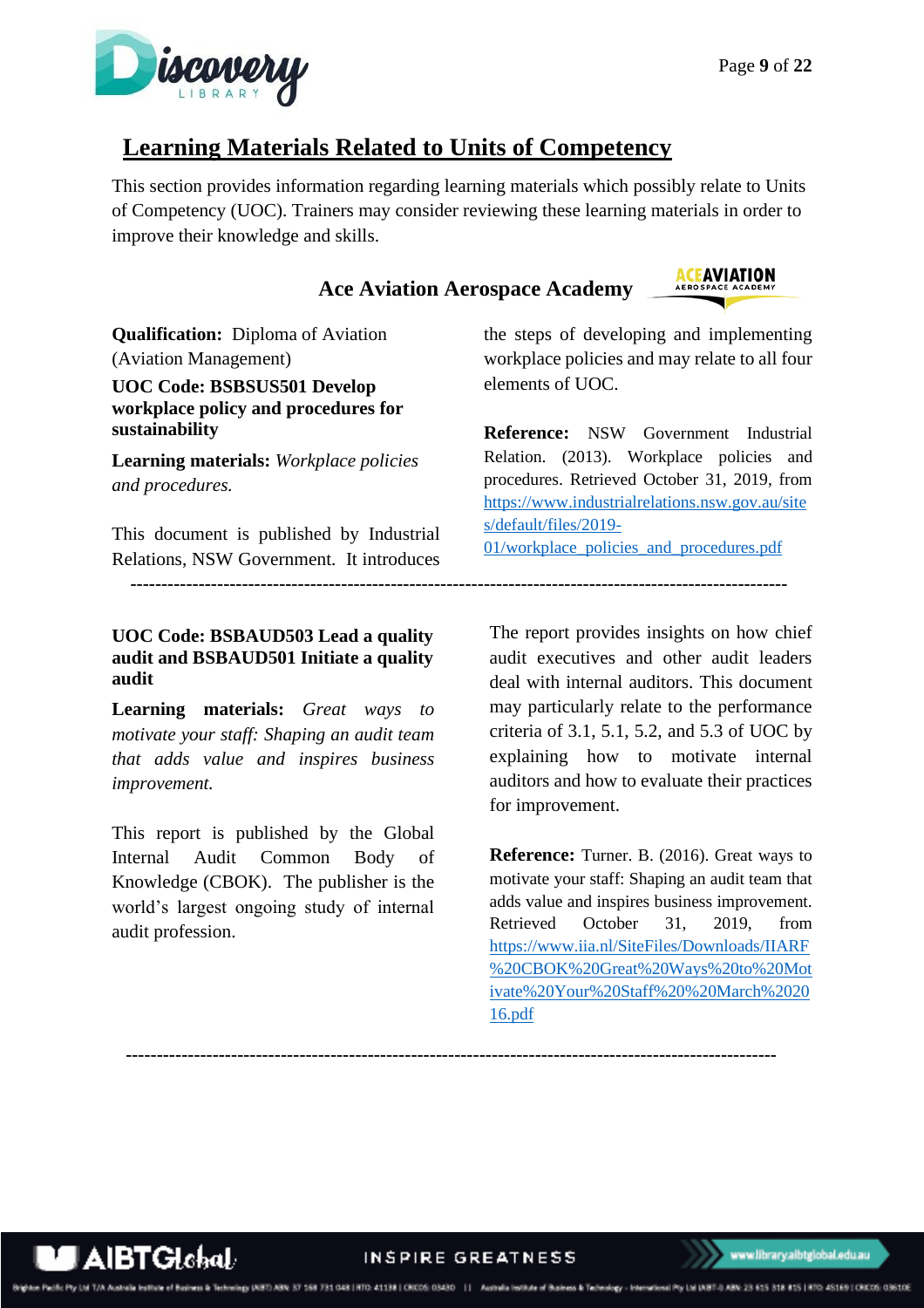

# <span id="page-9-0"></span>**UOC Code: BSBAUD501 Initiate a quality audit**

**Learning materials:** *White paper – Wellfounded audit planning*

This white paper is published by the Institute of Internal Auditors Australia. It aims to guide readers with how to develop and structure well-founded audit plans and how to convince stakeholders to adopt those plans. This document can be useful insights about assessing quality audit scope and objectives, which may link to the first

element described to the essential outcomes of UOC.

**Reference:** The Institute of Internal Auditors. (2016). White paper – Well-founded audit planning*.* Retrieved October 31, 2019, from [http://iia.org.au/sf\\_docs/default](http://iia.org.au/sf_docs/default-source/quality/white-papers/well-founded-audit-planning.pdf?sfvrsn=2&submission=267941986)[source/quality/white-papers/well-founded](http://iia.org.au/sf_docs/default-source/quality/white-papers/well-founded-audit-planning.pdf?sfvrsn=2&submission=267941986)[audit](http://iia.org.au/sf_docs/default-source/quality/white-papers/well-founded-audit-planning.pdf?sfvrsn=2&submission=267941986)[planning.pdf?sfvrsn=2&submission=2679419](http://iia.org.au/sf_docs/default-source/quality/white-papers/well-founded-audit-planning.pdf?sfvrsn=2&submission=267941986) [86](http://iia.org.au/sf_docs/default-source/quality/white-papers/well-founded-audit-planning.pdf?sfvrsn=2&submission=267941986)

**---------------------------------------------------------------------------------------------------------**



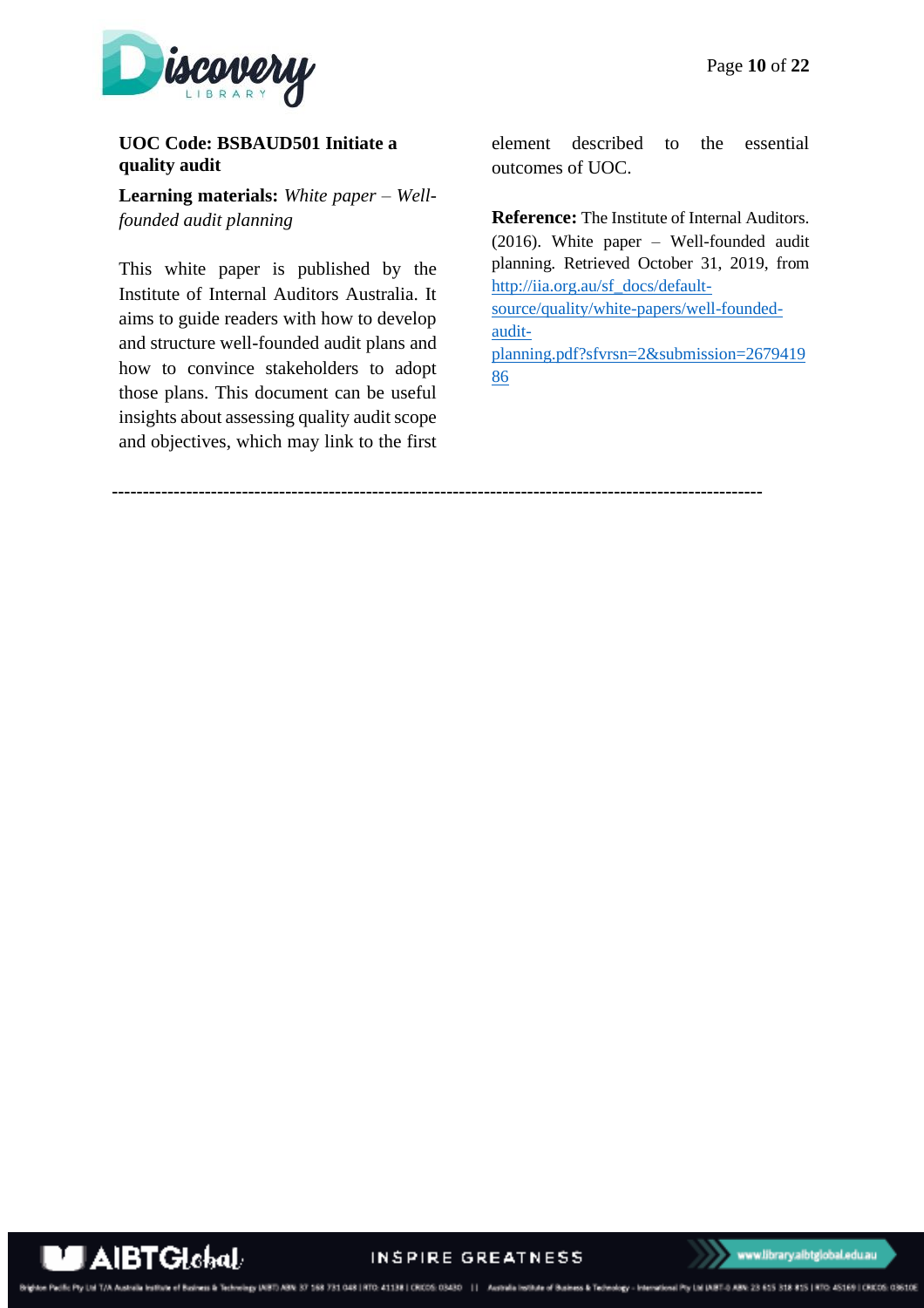

# **Ada School of Information Technology**



**Qualification:** Advanced Diploma of Information Technology

<span id="page-10-0"></span>**UOC Code: BSBINN601 Lead and manage organisational change** 

**Learning materials:** *Strategic planning research: Toward a theory-driven agenda*

This review investigated strategic planning research from the classical model of strategic planning to the recent empirical work in the past 30 years. Based on the findings of the past studies, the review developed a broad conceptualisation of strategic planning. This framework is useful to understanding of

 **---------------------------------------------------------------------------------------------------------- Qualification:** Diploma of Information Technology ICT50115

<span id="page-10-1"></span>**UOC Code: ICTPMG501 Manage ICT projects**

**Learning materials:** *Project charter – IT services and applications accessibility*

This document is a real-world example of a project charter. It outlines purpose, project overview, constraints, scope, schedule, cost, and resource estimate. You can use this document as an example when students are developing the project charter which may relate to the performance criteria of 1.3 of UOC.

strategic planning and managerial adaptation to the strategic change. Therefore, this review may provide essential knowledge to underpin the performance criteria of the first element: identify change requirements and opportunities.

To obtain the copy of the article please contact to [library@aibtglobal.edu.au.](mailto:library@aibtglobal.edu.au)

**Reference**: Wolf, C., & Floyd, S. W. (2017). Strategic planning research: Toward a theorydriven agenda. *Journal of Management*, *43*(6), 1754-1788.

**Reference**: University of Colorado Boulder. (n.d.). Project charter – IT services and applications accessibility. Retrieved October 31, 2019, from [http://www.colorado.edu/accessibility/sites/defa](http://www.colorado.edu/accessibility/sites/default/files/attached-files/Project%20Charter%20-%20ICT%20Services%20and%20Applications%20Accessibility.docx)

[ult/files/attached](http://www.colorado.edu/accessibility/sites/default/files/attached-files/Project%20Charter%20-%20ICT%20Services%20and%20Applications%20Accessibility.docx)[files/Project%20Charter%20-%20ICT%20Servi](http://www.colorado.edu/accessibility/sites/default/files/attached-files/Project%20Charter%20-%20ICT%20Services%20and%20Applications%20Accessibility.docx) [ces%20and%20Applications%20Accessibility.d](http://www.colorado.edu/accessibility/sites/default/files/attached-files/Project%20Charter%20-%20ICT%20Services%20and%20Applications%20Accessibility.docx) [ocx.](http://www.colorado.edu/accessibility/sites/default/files/attached-files/Project%20Charter%20-%20ICT%20Services%20and%20Applications%20Accessibility.docx)

You can also download a template of project charter from [https://www.colorado.edu/avcit/node/294/](https://www.colorado.edu/avcit/node/294/attachment)

[attachment](https://www.colorado.edu/avcit/node/294/attachment)

IBTGIshal/ develops (ABT) ABN 37 168 731 048 | RTO-41138 | CROSS 03430 | | Avenue legiture of Business & Technology - International Pro Ltd (ABT-0 ABN 23 615 318 815 1470 45169 | CROSS 03610E

INSPIRE GREATNESS

 **----------------------------------------------------------------------------------------------------------**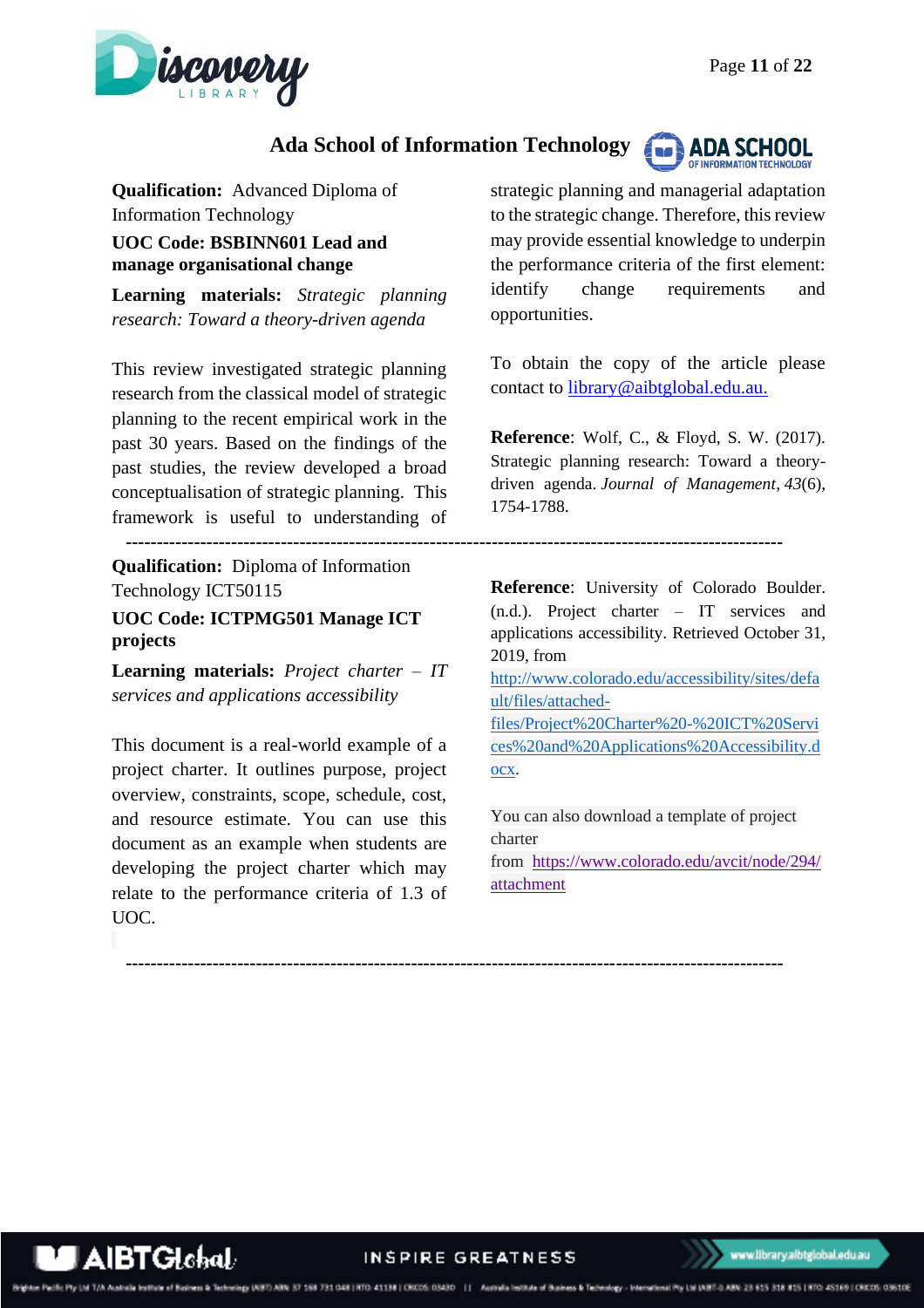

#### **Branson Business School BRANSON BUSINESS SCHOOL**

**Qualification:** Diploma of Business; Diploma of Leadership and Management; Diploma of Marketing and Communication

# <span id="page-11-0"></span>**UOC Code: BSBMKG501 Identify and evaluate marketing opportunities**

**Learning materials:** *Not just numbers: rediscovering the promise and power of marketing research*.

This book explains the logical steps to identify opportunities and solve marketing problems. This ebook provides many useful real-world examples of how successful business founders identified and evaluated marketing opportunities (e.g.,

# <span id="page-11-1"></span>**UOC Code: BSBMGT605 Provide leadership across the organisation**

 **----------------------------------------------------------------------------------------------------------**

**Learning materials:** *Group affect: Its influence on individual and group outcomes*

This journal article investigates - group affect and its consequences, focusing on groups who interact together to accomplish a task. The content of this journal article may relate to the second element of the unit

# <span id="page-11-2"></span>**UOC Code: BSBMGT605 Provide leadership across the organisation**

**Learning materials:** *Communication and trust are key: Unlocking the relationship between leadership and team performance and creativity.*

Leadership is important in the adaptation to the organisational change in business, health, and allied health care settings. This research article investigated a relationship between transformational leadership and team performance and creativity. The study

section 7 of the eBook) which can closely relate to the performance criterial of 1.1, 1.2 and 1.3 of UOC. You can read this book online or download book at [https://aibt.alma.exlibrisgroup.com/discovery/o](https://aibt.alma.exlibrisgroup.com/discovery/openurl?institution=61AIOB_INST&rfr_id=info:sid%2Fsummon&rft_dat=ie%3D517650970005796,language%3DEN&svc_dat=CTO&u.ignore_date_coverage=true&vid=61AIOB_INST:Services) [penurl?institution=61AIOB\\_INST&rfr\\_id=info](https://aibt.alma.exlibrisgroup.com/discovery/openurl?institution=61AIOB_INST&rfr_id=info:sid%2Fsummon&rft_dat=ie%3D517650970005796,language%3DEN&svc_dat=CTO&u.ignore_date_coverage=true&vid=61AIOB_INST:Services) [:sid%2Fsummon&rft\\_dat=ie%3D51765097000](https://aibt.alma.exlibrisgroup.com/discovery/openurl?institution=61AIOB_INST&rfr_id=info:sid%2Fsummon&rft_dat=ie%3D517650970005796,language%3DEN&svc_dat=CTO&u.ignore_date_coverage=true&vid=61AIOB_INST:Services) [5796,language%3DEN&svc\\_dat=CTO&u.igno](https://aibt.alma.exlibrisgroup.com/discovery/openurl?institution=61AIOB_INST&rfr_id=info:sid%2Fsummon&rft_dat=ie%3D517650970005796,language%3DEN&svc_dat=CTO&u.ignore_date_coverage=true&vid=61AIOB_INST:Services) [re\\_date\\_coverage=true&vid=61AIOB\\_INST:S](https://aibt.alma.exlibrisgroup.com/discovery/openurl?institution=61AIOB_INST&rfr_id=info:sid%2Fsummon&rft_dat=ie%3D517650970005796,language%3DEN&svc_dat=CTO&u.ignore_date_coverage=true&vid=61AIOB_INST:Services) [ervices](https://aibt.alma.exlibrisgroup.com/discovery/openurl?institution=61AIOB_INST&rfr_id=info:sid%2Fsummon&rft_dat=ie%3D517650970005796,language%3DEN&svc_dat=CTO&u.ignore_date_coverage=true&vid=61AIOB_INST:Services)

**Reference:** Gibson, L. (2016). *Not just numbers: rediscovering the promise and power of marketing research*. Retrieved from [https://ebookcentral.proquest.com/lib/aibtglobal](https://ebookcentral.proquest.com/lib/aibtglobalau/detail.action?docID=4553661) [au/detail.action?docID=4553661](https://ebookcentral.proquest.com/lib/aibtglobalau/detail.action?docID=4553661)

of competency: Influence groups and individuals.

**Reference:** Barsade, S. G., & Gibson, D. E. (2012). Group affect: Its influence on individual and group outcomes. *Current Directions in Psychological Science*, *21*(2), 119-123. [https://www.researchgate.net/profile/Sigal\\_Bar](https://www.researchgate.net/profile/Sigal_Barsade/publication/234073600_Group_Affect/links/552bfe900cf29b22c9c2e9e3/Group-Affect.pdf) [sade/publication/234073600\\_Group\\_Affect/lin](https://www.researchgate.net/profile/Sigal_Barsade/publication/234073600_Group_Affect/links/552bfe900cf29b22c9c2e9e3/Group-Affect.pdf) [ks/552bfe900cf29b22c9c2e9e3/Group-](https://www.researchgate.net/profile/Sigal_Barsade/publication/234073600_Group_Affect/links/552bfe900cf29b22c9c2e9e3/Group-Affect.pdf)[Affect.pdf](https://www.researchgate.net/profile/Sigal_Barsade/publication/234073600_Group_Affect/links/552bfe900cf29b22c9c2e9e3/Group-Affect.pdf)

suggests that leadership influences team outcomes through team communication and trust in teammates. This study can closely link to performance criteria of 2.1 of UOC. To obtain the copy of the article please contact to [library@aibtglobal.edu.au](mailto:library@aibtglobal.edu.au)

#### **Reference:**

Boies, K., Fiset, J., & Gill, H. (2015). Communication and trust are key: Unlocking the relationship between leadership and team performance and creativity. *The Leadership Quarterly*, *26*(6), 1080–1094. https://doi.org/10.1016/j.leaqua.2015.07.00



Technology UNED ABN: 37 168 731 048 | RTO: 41138 | CRODS: 03430 | | | Australia Institute of Business & Technology - International Pty Ltd UNET-0 ABN: 23 615 318 815 | RTO: 45169 | CRODS: 03610E

 **----------------------------------------------------------------------------------------------------------**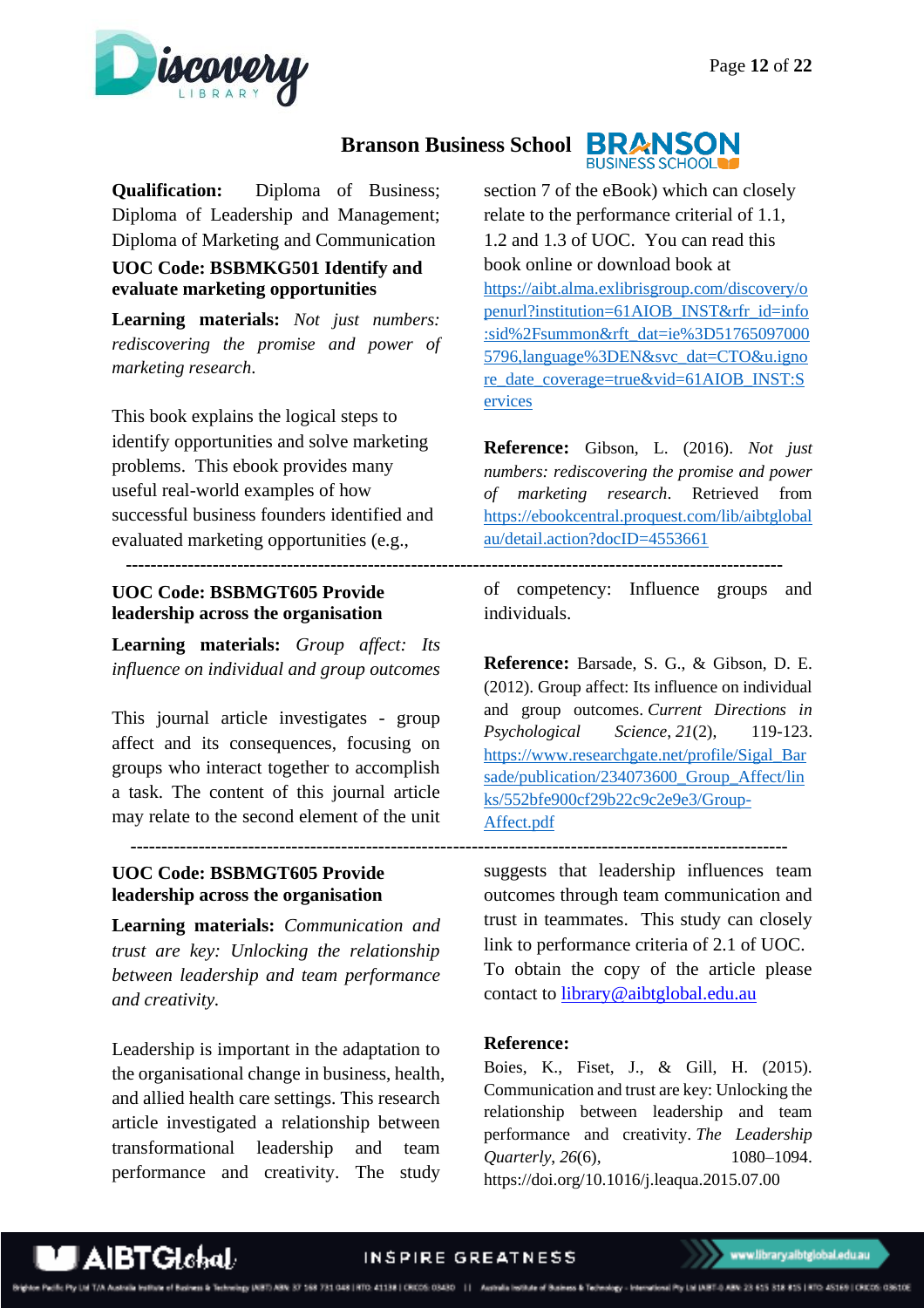

# **Diana School of Community Services**

 **----------------------------------------------------------------------------------------------------------**



**Qualification:** Diploma in Early Childhood Education and Care; Diploma of Community Services; Diploma of Community Services

#### <span id="page-12-0"></span>**UOC Code: BSBSUS501 Develop workplace policy and procedures for sustainability**

**Learning materials:** *Workplace policies and procedures*

This document is published by Industrial Relations, NSW Government. It introduces

 **--------------------------------------------------------------------------------------------------------**

**Qualification:** Diploma of Community Services

#### <span id="page-12-1"></span>**UOC Code: BSBINN601 Lead and manage organisational change**

**Learning materials:** *Strategic planning research: Toward a theory-driven agenda* 

This review investigated strategic planning research from the classical model of strategic planning to the recent empirical work in the past 30 years. Based on the findings of the past studies, the review developed a broad conceptualisation of strategic planning. This framework is useful

**Qualification:** Diploma of Community Services

<span id="page-12-2"></span>**UOC Code: BSBMGT605 Provide leadership across the organisation and BSBINN601 Lead and manage organisational change**

**Learning materials: Learning materials:** *Communication and trust are key: Unlocking the relationship between leadership and team performance and creativity.*

the steps of developing and implementing workplace policies and can relate to all four elements of JOC.

**Reference:** NSW Government Industrial Relation. (2013). Workplace policies and procedures. Retrieved October 31, 2019, from [https://www.industrialrelations.nsw.gov.au/site](https://www.industrialrelations.nsw.gov.au/sites/default/files/2019-01/workplace_policies_and_procedures.pdf) [s/default/files/2019-](https://www.industrialrelations.nsw.gov.au/sites/default/files/2019-01/workplace_policies_and_procedures.pdf) [01/workplace\\_policies\\_and\\_procedures.pdf](https://www.industrialrelations.nsw.gov.au/sites/default/files/2019-01/workplace_policies_and_procedures.pdf)

to understanding of strategic planning and managerial adaptation to the strategic change. Therefore, this review may provide essential knowledge to underpin the performance criteria of the first element: identify change requirements and opportunities.

To obtain the copy of the article please contact to [library@aibtglobal.edu.au.](mailto:library@aibtglobal.edu.au)

**Reference**: Wolf, C., & Floyd, S. W. (2017). Strategic planning research: Toward a theorydriven agenda. *Journal of Management*, *43*(6), 1754-1788.

Leadership is important in the adaptation to the organisational change in business, health, and allied health care settings. This research article investigated a relationship between transformational leadership and team performance and creativity. The study suggests that leadership influences team outcomes through team communication and trust in teammates. This study may closely link to performance criteria of 2.1 of UOC.



**----------------------------------------------------------------------------------------------------------**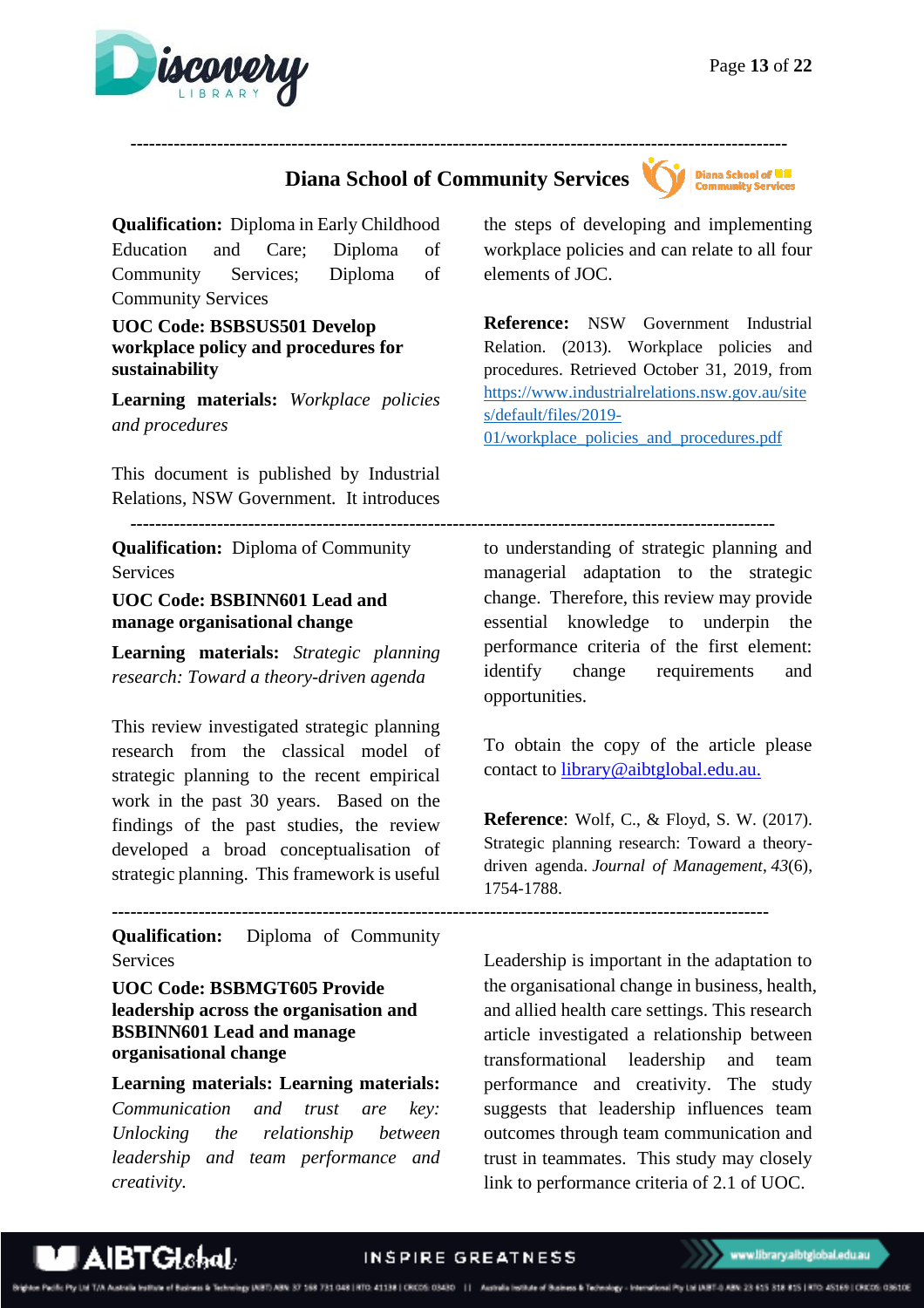

To obtain the copy of the article please contact to [library@aibtglobal.edu.au](mailto:library@aibtglobal.edu.au)

**Reference:** Boies, K., Fiset, J., & Gill, H. (2015). Communication and trust are key:  $-1.1$ 

Unlocking the relationship between leadership and team performance and creativity. *The Leadership Quarterly*, *26*(6), 1080–1094. https://doi.org/10.1016/j.leaqua.2015.07.00

# **Fleming School of Health Sciences**  $\bigcup_{\text{Of Health Sciences}}$

<span id="page-13-0"></span>**Qualification:** Diploma of Nursing **UOC Code: BSBLDR403- Lead team effectiveness**

**Learning materials:** From bottom to top: Turning around the top team

This case study is published by McKinsey  $\&$ Company, an American worldwide management consulting firm. The Chief business leader of Phillips, Peter Nota discussed journey and the lessons he and his

---------------------------------------------------------------------------------------------------

**Qualification:** Diploma of Nursing

<span id="page-13-1"></span>**UOC Code: CHCCOM005- Communicate and work in health or community services**

**Learning materials:** *Investigating strategies used by hospital pharmacists to effectively communicate with patients during medication counselling*

This research article explored communication strategies used by the hospital pharmacists when they provide medication counselling to their patient. The study is based on Communication team learned along the way. Mr Nota highlighted the importance of the "soft stuff". This case study may enhance to understand the performance criteria of 2.1 – 2.4 of UOC.

**Reference:** McKinsey & Company. (2014). From bottom to top: Turning around the top team. Retrieved October 31, 2019, from [https://www.mckinsey.com/business](https://www.mckinsey.com/business-functions/organization/our-insights/from-bottom-to-top)[functions/organization/our-insights/from](https://www.mckinsey.com/business-functions/organization/our-insights/from-bottom-to-top)[bottom-to-top#](https://www.mckinsey.com/business-functions/organization/our-insights/from-bottom-to-top)

Accommodation Theory (CAT). CAT: five strategies (approximation, interpretability, discourse management, emotional expression and interpersonal control) are identified as effective communication. This research article can help understanding of the performance criteria of  $1.1 - 1.5$  of UOC.

**Reference:** Chevalier, B., Watson, B., Barras, M., & Cottrell, W. (2017). Investigating strategies used by hospital pharmacists to effectively communicate with patients during medication counselling. *Health Expectations.*, *20*(5) 1121-1132. <https://doi.org/10.1111/hex.12558>



INSPIRE GREATNESS

---------------------------------------------------------------------------------------------------

ebrology INBT) ABN: 37 168 731 048 | RTO: 41138 | CRCOS 03430 | | | Australia Institute of Business & Technology - International Pty Ltd IABT-0 ABN: 23 615 318 815 | RTO: 45169 | CRCOS 03610E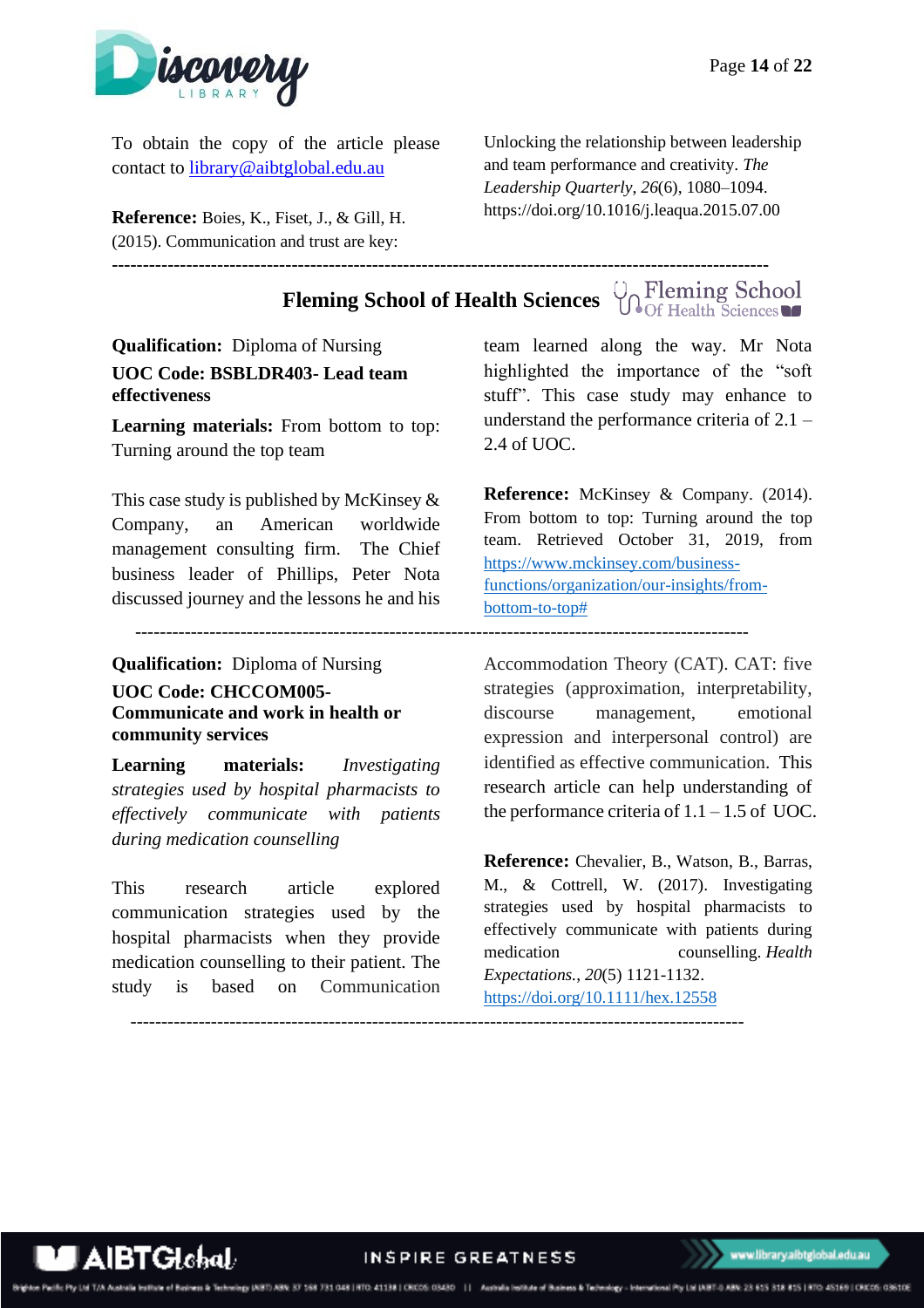

# **Sheldon School of Hospitality**

**Qualification:** Advanced Diploma of Hospitality Management; Diploma of Hospitality Management

<span id="page-14-0"></span>**UOC Code: BSBDIV501 - Manage diversity in the workplace**

**Learning materials:** *Workplace diversity program*

This website shows the key elements which are used to assess the Workplace Diversity Program for the employees of Australian Research Council (ARC) and explains how they have been implementing workplace diversity within the organisation.

**ag**`SHELDON

The webpage information may be particularly beneficial to the performance criteria of 2.2, 2.6, 3.1 and 3.3 of UOC..

**Reference:** Australian Research Council. (2015). Workplace Diversity Program. Retrieved October 31, 2019, from [https://www.arc.gov.au/policies-](https://www.arc.gov.au/policies-strategies/policy/workplace-diversity-program)

[strategies/policy/workplace-diversity-program](https://www.arc.gov.au/policies-strategies/policy/workplace-diversity-program)

---------------------------------------------------------------------------------------------------

**Qualification:** Diploma of Hospitality Management

<span id="page-14-1"></span>**UOC Code: SITXHRM003 - Lead and manage people**

**Learning materials:** *Managing team performance* 

This short video provides information about how to manage team performance.

---------------------------------------------------------------------------------------------------

**Qualification:** Diploma of Hospitality Management

<span id="page-14-2"></span>**UOC Code: SITXCCS008 - Develop and manage quality customer service practices**

**Learning materials:** *Market and customer research*

This website is offered by Business Queensland, Queensland Government. It provides much useful information about researching customers: identifying customer needs, customer research methods, customer research process, customer research tool, and so on. This website may be particularly beneficial for the first performance criteria of the UOC:

This video might be useful to show to students in class as it may relate to the performance criteria of 3.1- 3.6 of UOC.

**Reference:** Management Foundations. (2013). Managing team performance [video]. Retrieved October 31, 2019, from [https://www.linkedin.com/learning/manageme](https://www.linkedin.com/learning/management-foundations-2013/managing-team-performance) [nt-foundations-2013/managing-team](https://www.linkedin.com/learning/management-foundations-2013/managing-team-performance)[performance](https://www.linkedin.com/learning/management-foundations-2013/managing-team-performance)

obtain information on customer needs, expectations and satisfaction levels using both formal and informal research.

**Reference:** Queensland Government. (n.d.). Market and customer research. Retrieved October 31, 2019, from [https://www.business.qld.gov.au/starting](https://www.business.qld.gov.au/starting-business/planning/market-customer-research/researching-customers/customer-research)[business/planning/market-customer](https://www.business.qld.gov.au/starting-business/planning/market-customer-research/researching-customers/customer-research)[research/researching-customers/customer](https://www.business.qld.gov.au/starting-business/planning/market-customer-research/researching-customers/customer-research)[research](https://www.business.qld.gov.au/starting-business/planning/market-customer-research/researching-customers/customer-research)

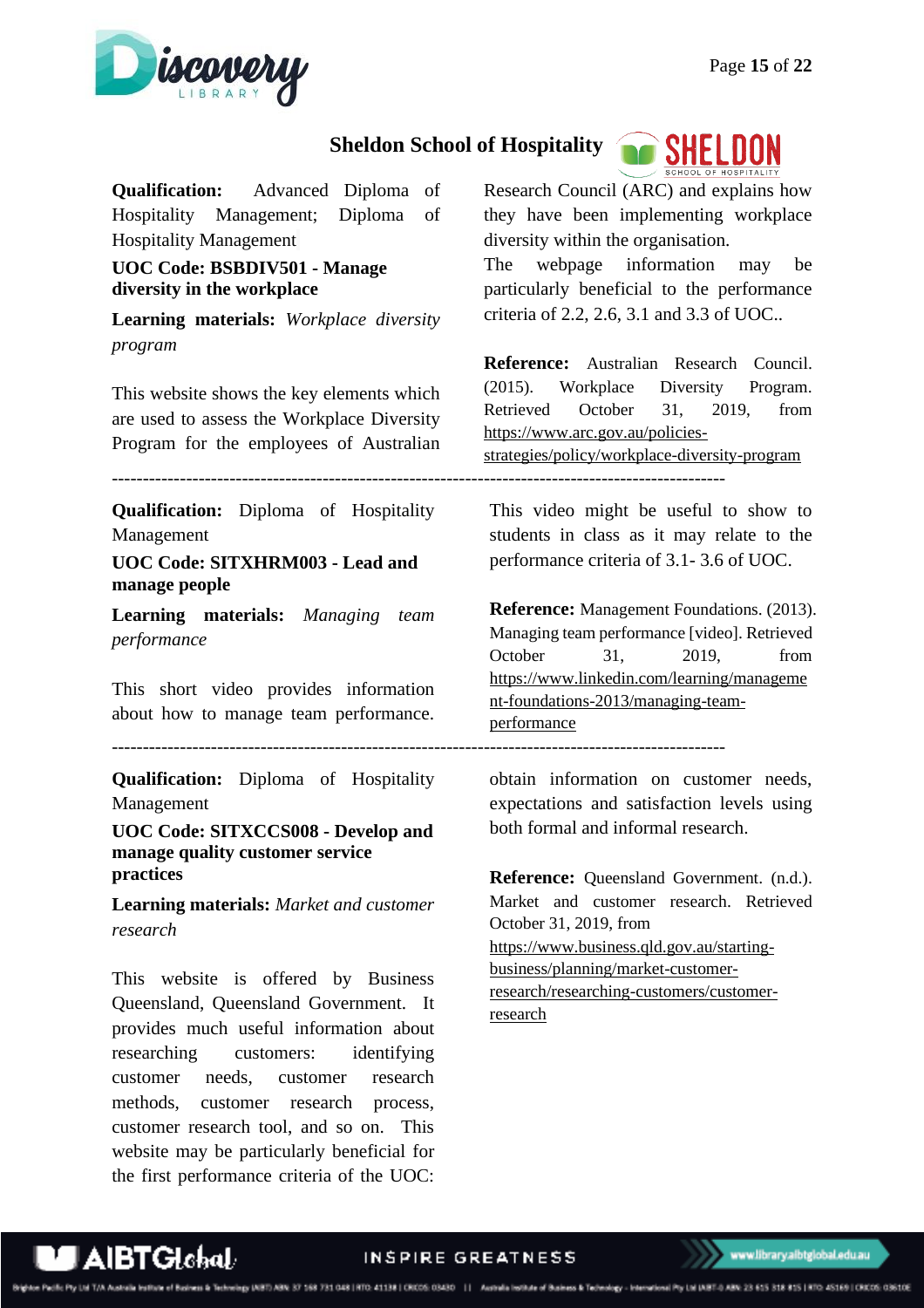

# **Industry Professional body and Upcoming Industry Events and Activities**

This section introduces upcoming industry events and activities which relate to AIBT schools. While some event and activities relate to all schools, some relate specifically to the particular schools or course.

#### **For all schools**

**For all schools: Topic:** Build sustainable industry partnerships and diversity pathways **Host:** Grand Company **Location:** Fishburners Brisbane Coworking Space **Data:** Tuesday, December 3, 2019 **Time:** 10 am to 12 pm **Fees:** \$60 **Visit:** <https://www.eventbrite.com/e/build-sustainable-industry-partnerships-and-diversify-student-pathways-tickets-77271046781>

# **Ace Aviation Aerospace Academy**

#### <span id="page-15-0"></span>PA Drone Association

The PA Drone Association is leading the charge in Pennsylvania's jump into the future. At the website, trainers can search for industry news, and media hub which may provide relevant information to their upcoming events. Visit:<https://www.padrone.org/>

[CASA](https://www.casa.gov.au/) - Civil Aviation Safety Authority.

The CASA website contains wealth of information on Rules and Regulations, Safety Management, checklists, Manuals and Handbooks and much more.

Visit:<https://www.casa.gov.au/>



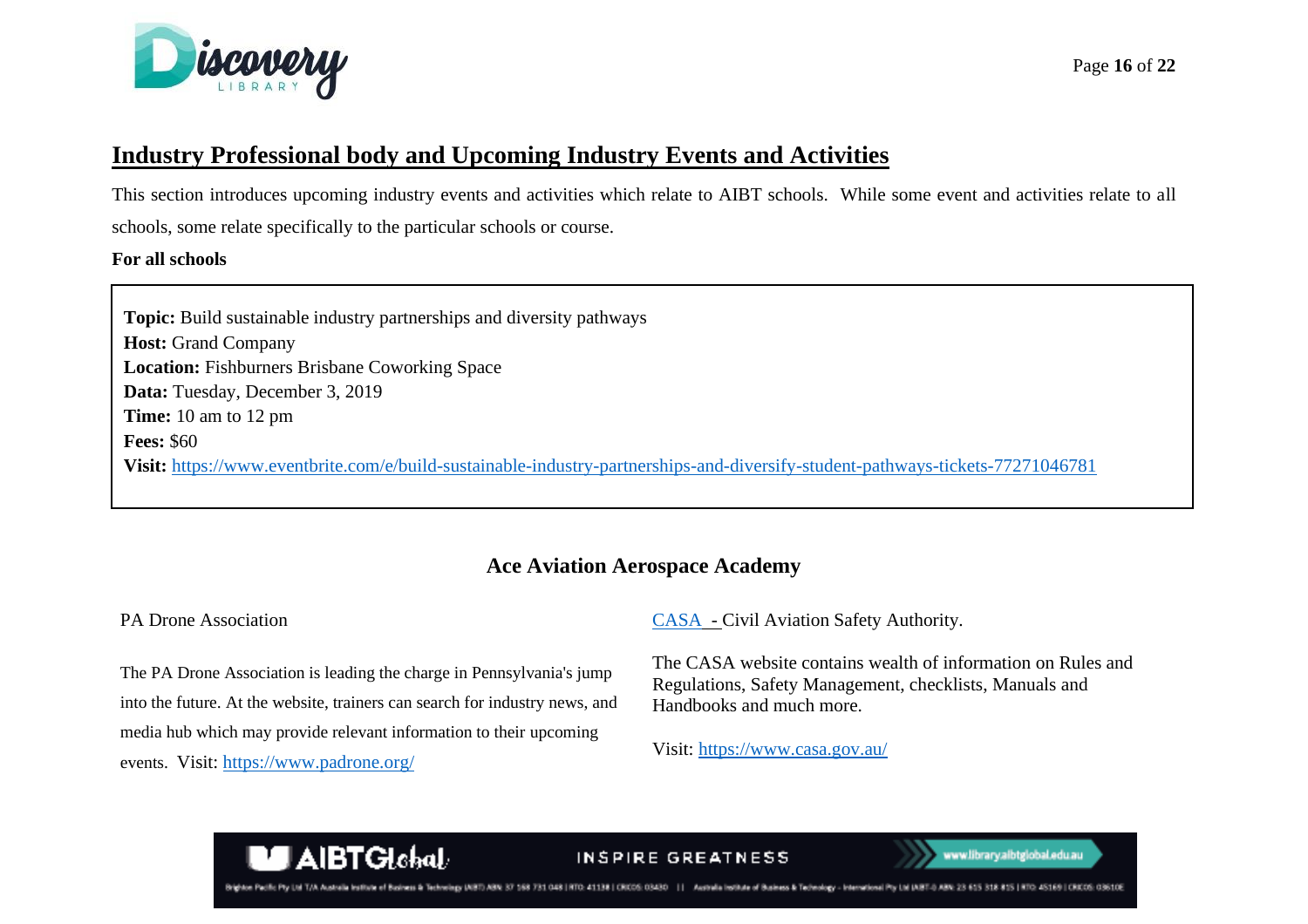

**Topic:** Top Commercial Drone Events Of 2019

This article provides information regarding drone events of 2019. It may be beneficial for trainers and assessors from Ace Aviation Aerospace Academy to check and follow up the events (e.g., youtube, news, etc) **Visit:** <https://skytango.com/skytango-top-commercial-drone-events-77271046781>

# **Ada School of Information Technology**

[ACS](https://www.acs.org.au/) - The Professional Association for Australia's ICT sector.

The professional association and peak body representing Australia's ICT sector. ACS delivers authoritative independent knowledge insights, building relevant technology capacity and capability that

catalyses Australian innovation and speeds the adoption of

technology for the benefit of commerce, government and society.

It also provides CPD and education courses, publications and news

items. Visit:<https://www.acs.org.au/>

[ITPA](https://www.itpa.org.au/) - [Information Technology Professionals Association](https://www.itpa.org.au/)

Contains details of short courses, monthly newsletter, news items.

Visit:<https://www.itpa.org.au/>



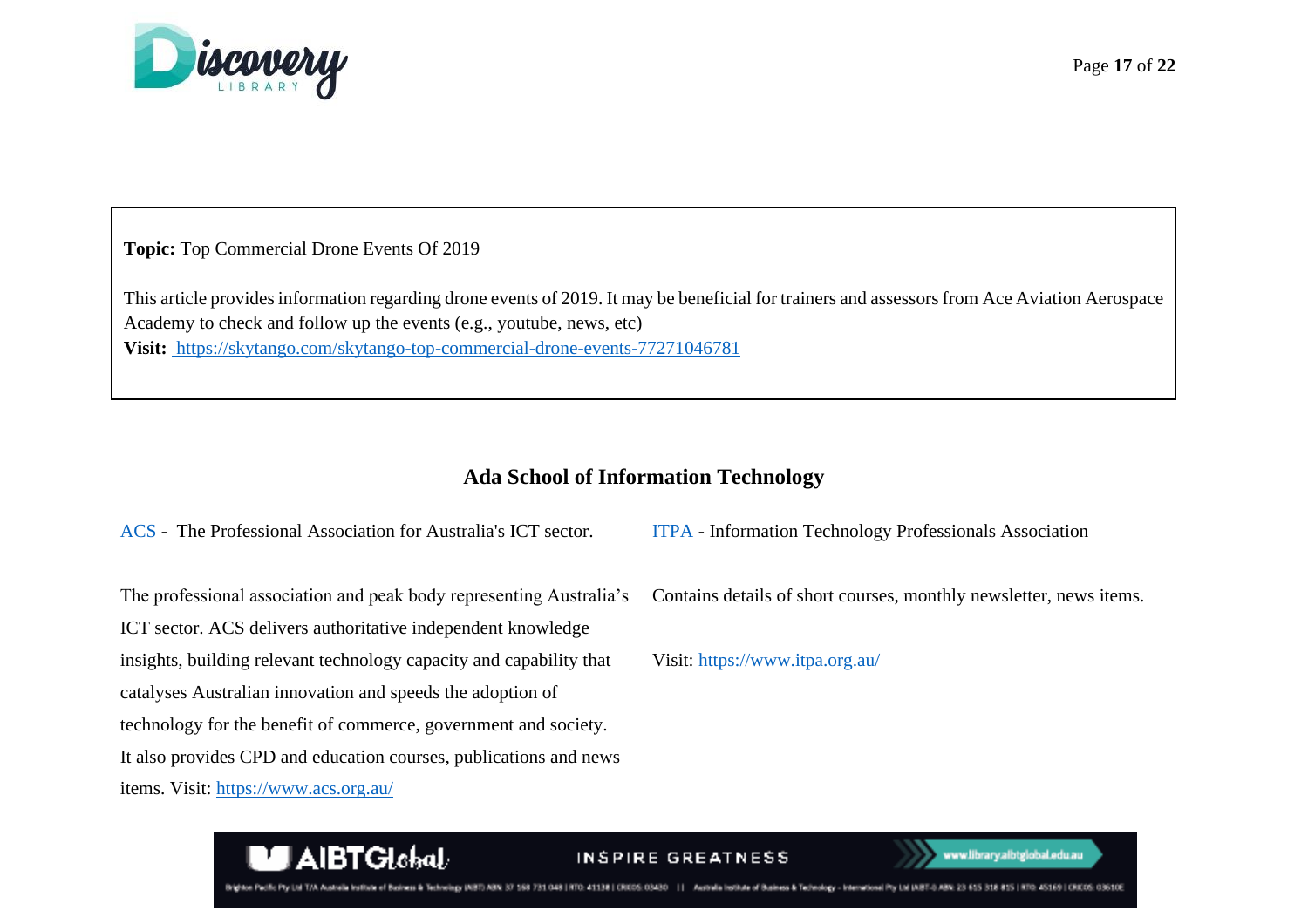

**Topic:** International Conference on Information Technology and Electrical Engineering

**Host:** World Academy of Science, Engineering and Technology **Location:** in Melbourne, Australia **Data:** February 3-4 2020 **Time:** All day event **Fees:** Visiting website below **Visit:** <https://waset.org/information-technology-and-electrical-engineering-conference-in-february-2020-in-melbourne>

**Topic:** 2nd International Conference on Computing, Information Technology, Artificial Intelligence, Engineering and Networking

**Host:** International Network for Applied Sciences and Engineering (ASEN) **Location:** 203 Victoria Street, Potts Point NSW 2011, Australia **Data:** January 11-12, 2020 **Time:** All day event **Fees:** Visiting website below **Visit:** <https://ase-network.com/upcoming-conferences/ciae-sydney-jan-2020/>

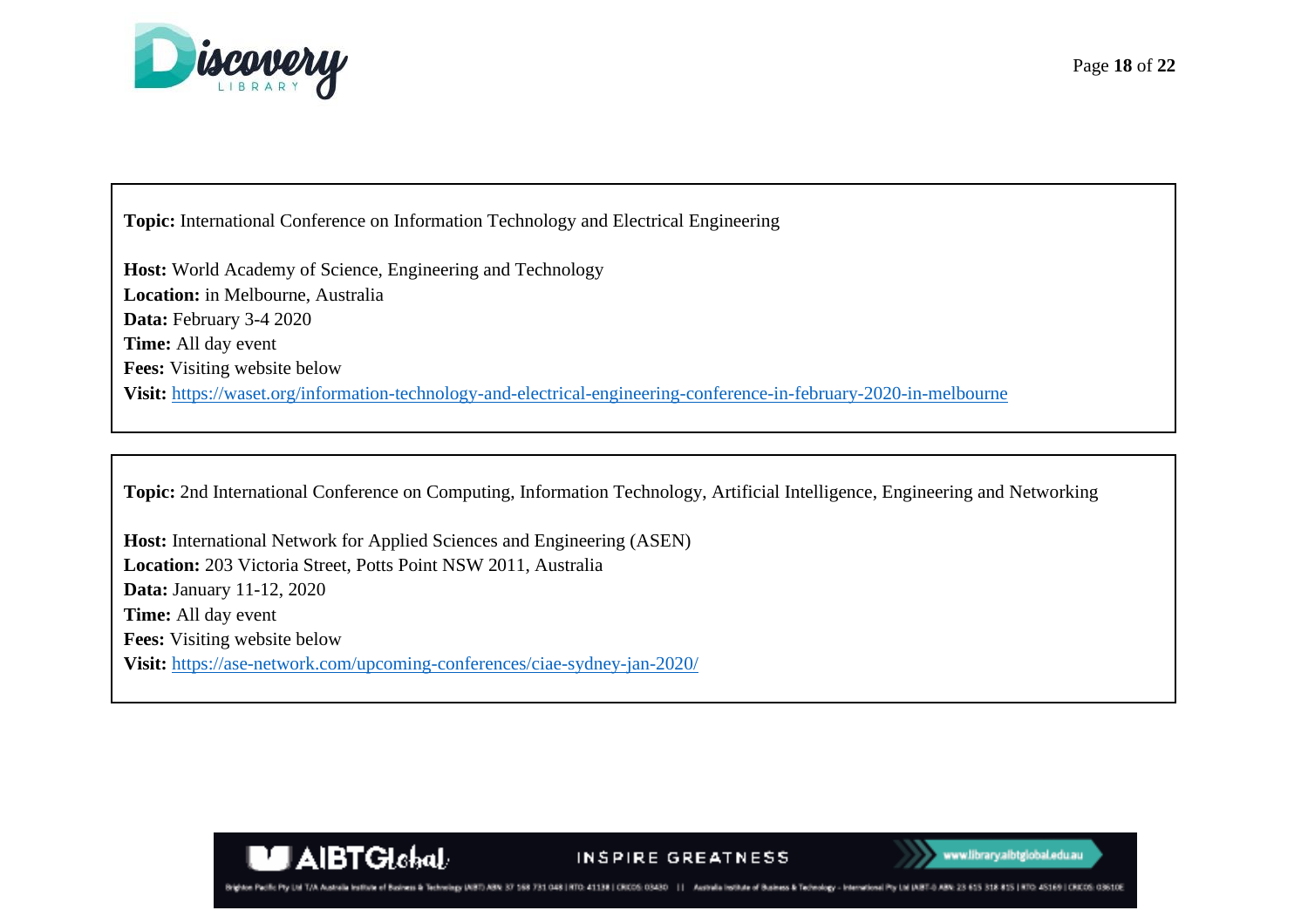

**Topic:** International Conference on Intelligent Computing and Applications

**Host:** ICICA **Location:** 203 Victoria Street, Potts Point NSW 2011, Australia **Data:** February 26-28, 2020 **Time:** All day event **Fees:** Free (but check the website for more info) **Visit:** http://www.icica.org/

# **Bespoke Grammar School of English**



ACTA - Australian Council of TESOL Associations

Provides information on professional standards for teachers, journal TESOL in context, news items.

Visit:<http://www.tesol.org.au/>



#### INSPIRE GREATNESS



Brighton Pacific Pty Ltd T/A Australia Institute of Business & Technology UNED ABN: 37 168 731 048 | ATC2 41338 | CRCOS: 03430 | | | Australia Institute of Business & Technology - International Pty Ltd IABT-0 ABN: 23 615 3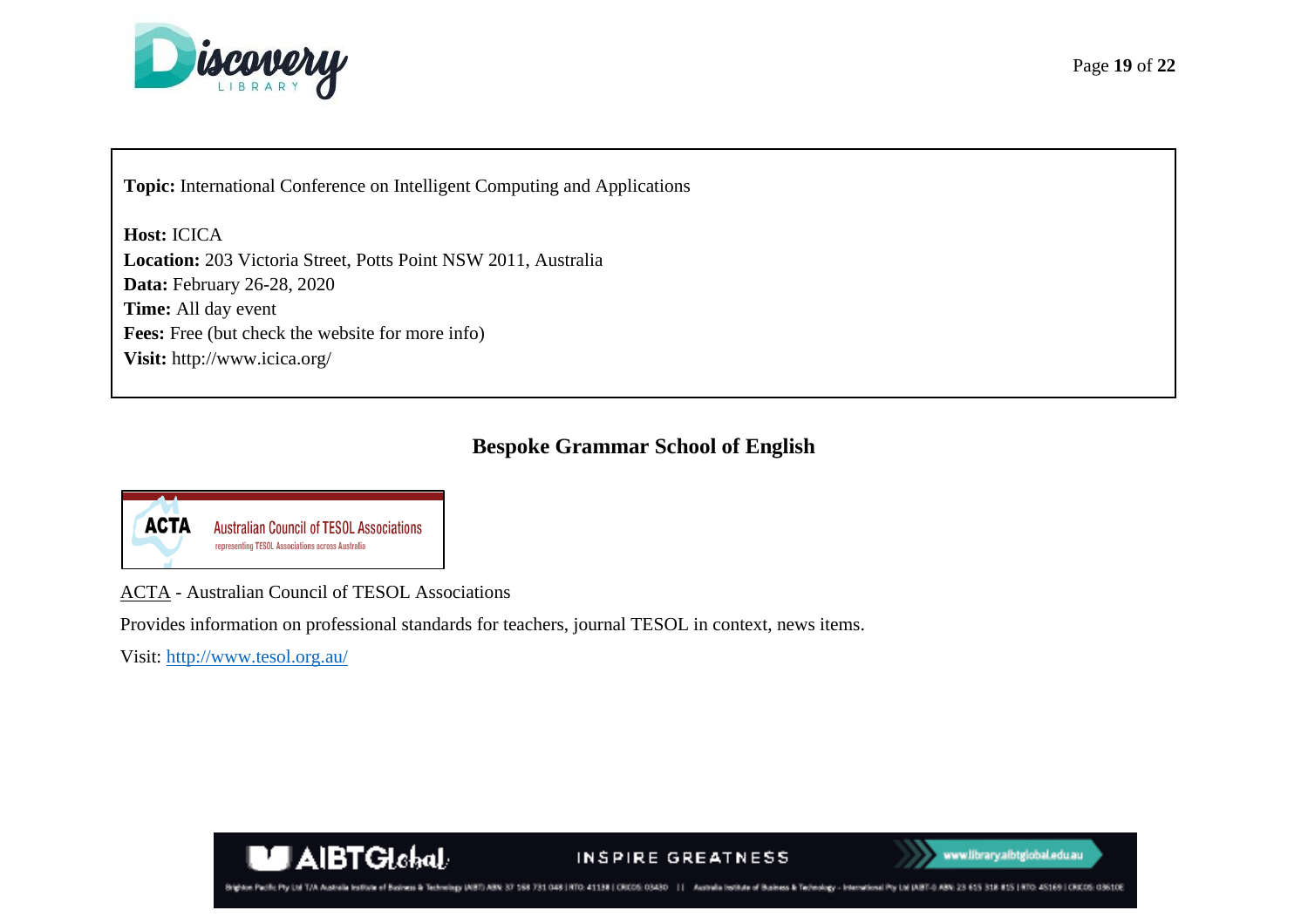

**Topic:** International Federation for the Teaching of English Conference (The 2020 AATE/IFTE Conference)

**Host:** Australian Association for Teaching of English **Location:** Sydney, Australia **Data:** in July 2020 **Time:** TBA **Fees:** TBA **Visit:** <https://www.aate.org.au/about-us/international>

**Topic:** International Federation for the Teaching of English Conference (The 2020 AATE/IFTE Conference)

**Host:** Australian Association for Teaching of English **Location:** Sydney, Australia **Data:** in July 2020 **Time:** TBA **Fees:** TBA **Visit:** https://www.aate.org.au/about-us/international

**MAIBTGlobal** 



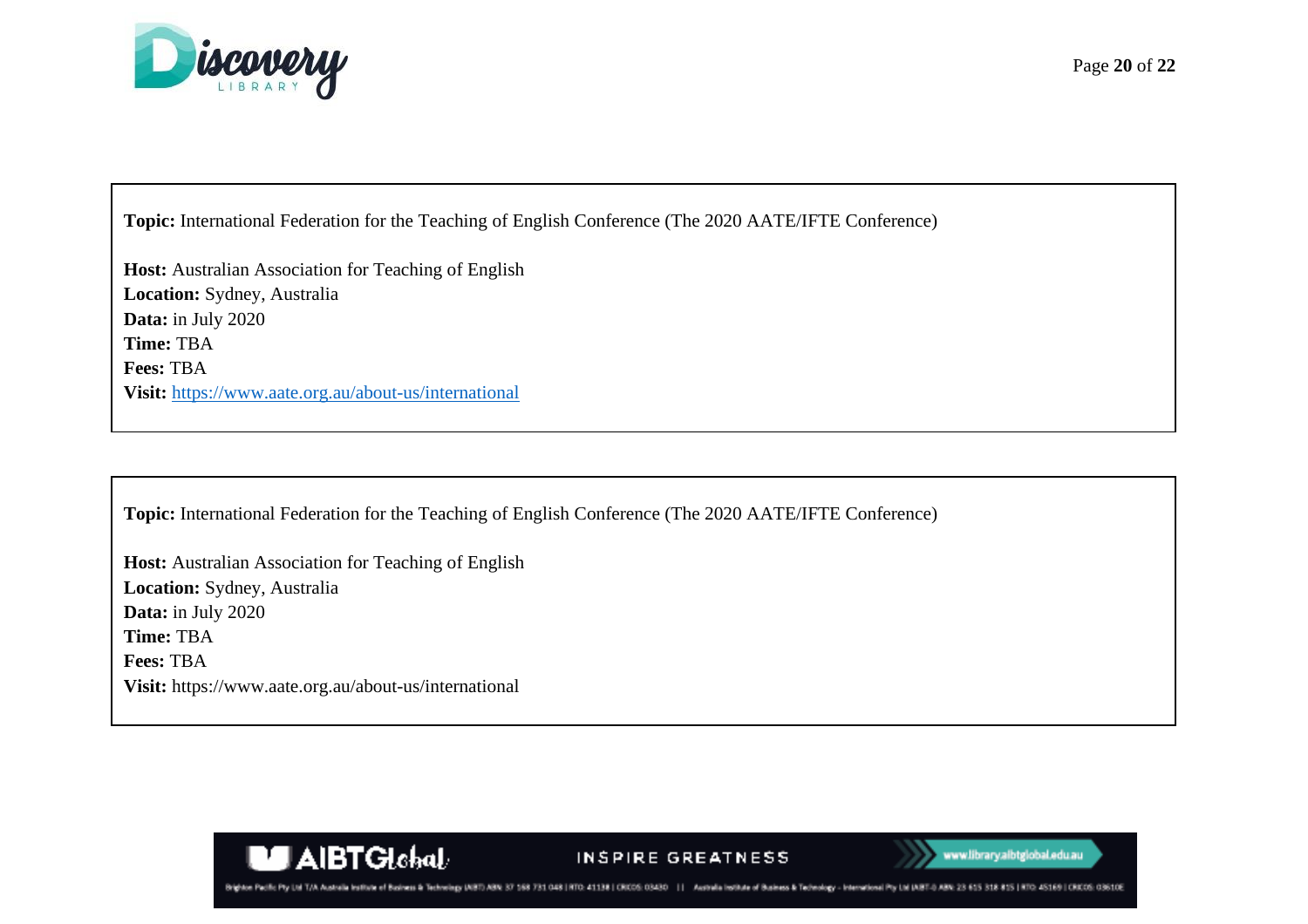

**Topic:** International Federation for the Teaching of English Conference (The 2020 AATE/IFTE Conference)

**Host:** Australian Association for Teaching of English **Location:** Sydney, Australia **Data:** in July 2020 **Time:** TBA **Fees:** TBA **Visit:** https://www.aate.org.au/about-us/international

**MEXIBTGlobal** 

# **Branson Business School**

**Academicsera – 582nd International Conference on Economics Finance and Accounting(ICEFA)**

**Location**: Brisbane

**Date**: 8th-9th December, 2019

Information and registration can be found at<http://academicsera.com/Conference2019/Australia/9/ICEFA/>





TAN Australia beginnte of Regissers & Tackswings; USBT: MRN-R3 TTO: 41138 | CRICOS: 03430 | | Australia Institute of Business & Technology - International Pty Ltd (ABT-0 ABN)